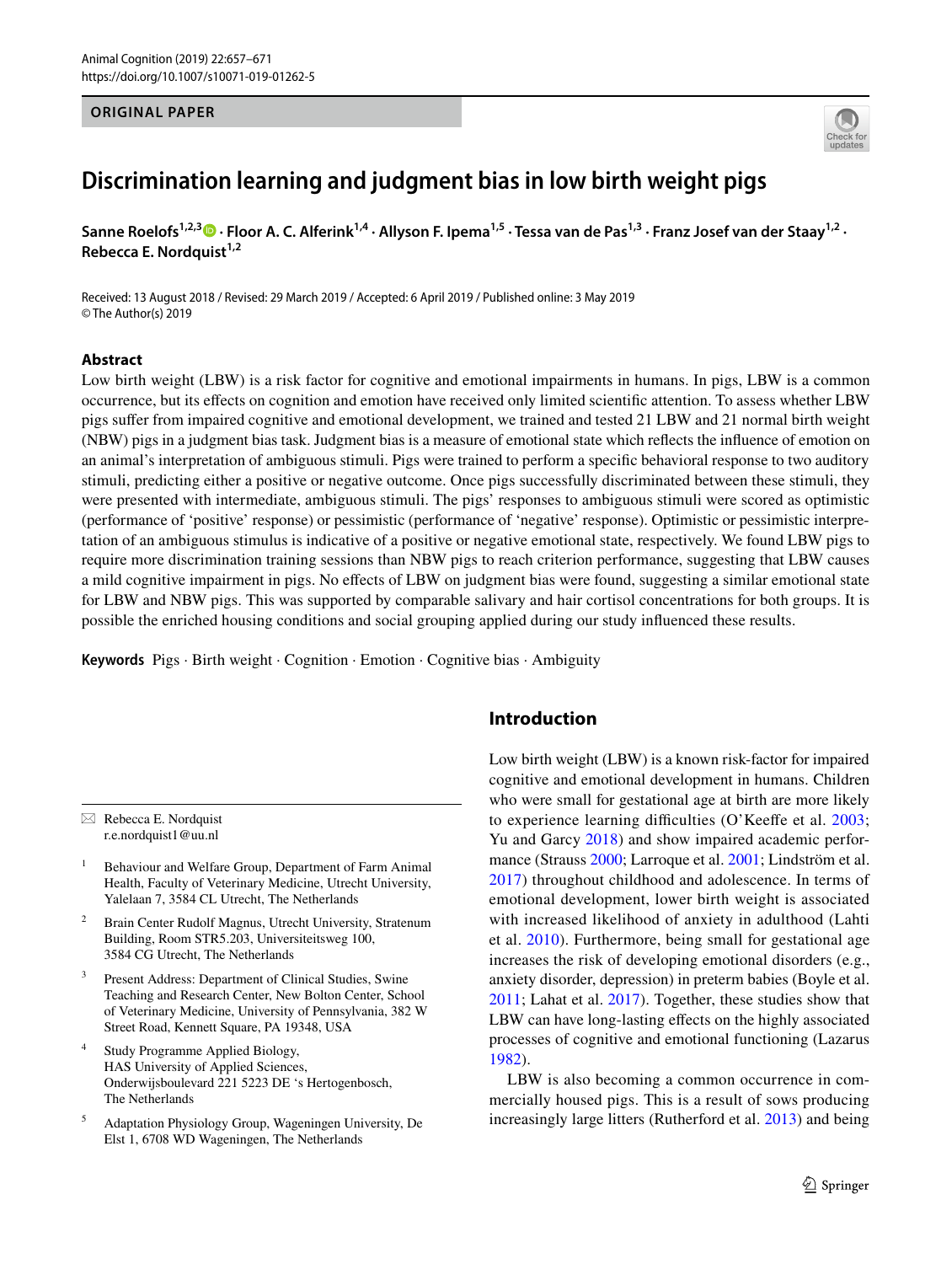unable to provide sufficient oxygen and nutrients for proper development of all of the fetuses (Père and Etienne [2000](#page-13-6); Wähner and Fischer [2005\)](#page-14-3). The resulting intra-uterine growth restriction is very comparable to how LBW develops in humans (Cox and Marton [2009](#page-12-1); Gayatri et al. [2017](#page-12-2)). Unlike in humans, however, the long-term effects of LBW on cognition and emotion have not yet been extensively studied in pigs. Such potential efects are of interest, as pigs depend on both learning and memory, as well as emotional processes, for successful coping within their environment (Held et al. [2002](#page-13-7); Boissy et al. [2007\)](#page-12-3).

The effects of LBW on post-weaning cognitive performance in pigs are not fully understood, as prior studies have produced contradictory results. For example, LBW pigs have been reported to show impaired (Gieling et al. [2012;](#page-12-4) Radlowski et al. [2014](#page-13-8); Roelofs et al. [2018\)](#page-14-4), similar (Gieling et al. [2014](#page-12-5)) or even improved (Antonides et al. [2015\)](#page-12-6) spatial learning and memory compared to normal birth weight (NBW) pigs. Studies aimed at the post-weaning emotional functioning of LBW pigs have mostly relied on physiological measures of stress, mainly plasma cortisol concentration (Rutherford et al. [2013](#page-14-2)). Results of these studies suggest that LBW pigs react more strongly to acute stressors than NBW pigs (e.g., Poore et al. [2002](#page-13-9); Poore and Fowden [2003](#page-13-10)). Behavioral measures of emotional state in pigs, which can provide a better indication of the valence of experienced emotions (Murphy et al. [2014\)](#page-13-11), have not yet been widely applied to compare LBW and NBW pigs.

Judgment bias is one such behavioral measure of emotional state in animals. It describes the infuence of emotion on the interpretation of ambiguous, i.e., emotionally neutral, stimuli (Paul et al. [2005;](#page-13-12) Mendl et al. [2009\)](#page-13-13). To measure judgment bias, animals are frst trained to successfully discriminate between a stimulus signaling a positive outcome (e.g., a food reward) and a stimulus signaling a negative outcome (e.g., punishment or a smaller food reward). The animal performs a diferent behavioral response to each stimulus, and these responses are then used to assess judgment bias. If an animal performs the behavior it has learned to associate with a positive outcome after being presented with an ambiguous stimulus (often intermediate between the positive and negative stimuli), this is scored as an optimistic response. If it performs the behavior it has learned to associate with a negative outcome, this is scored as a pessimistic response. An animal which makes more optimistic responses is assumed to be in a more positive emotional state than an animal which makes more pessimistic responses (Mendl et al. [2009](#page-13-13); Roelofs et al. [2016](#page-13-14)). Judgment bias tasks have been successfully applied to a variety of species, including humans and pigs (Miranda and Mennin [2007](#page-13-15); Roelofs et al. [2016\)](#page-13-14). For example, pigs respond more optimistically to ambiguous stimuli when housed in enriched conditions which were assumed to improve their emotional

state (Douglas et al. [2012](#page-12-7)). Because discrimination training is a necessary component of a judgment bias task, it allows for successive assessment of discrimination learning and emotional state (i.e., judgment bias).

Murphy and colleagues have previously compared LBW and NBW pigs in a judgment bias task (Murphy et al. [2015](#page-13-16)). They found LBW pigs to be equally capable of mastering the conditional discrimination task, but LBW pigs displayed a more negative judgment bias than NBW pigs. However, in their study only male pigs were tested. Accounting for a potential diference between females and males is relevant when training and testing LBW pigs in a judgment bias task. First, LBW pigs have been found to display altered stress responses compared to NBW pigs (Poore and Fowden [2003](#page-13-10)). Stress is known to infuence learning and memory abilities, and such efects can be sex-specifc (Bowman et al. [2003](#page-12-8); Healy et al. [2009](#page-12-9)). Second, the increased risk of emotional disorders due to LBW found in humans appears to afect females more than males (Costello et al. [2007](#page-12-10); Van Lieshout and Boylan [2010](#page-14-5)). Therefore, repeating a judgment bias study with both female and male LBW pigs is relevant for assessing the potential diferential efect of sex on the performance of LBW in pigs.

The aim of the present study was to assess the efects of birth weight on discrimination learning and judgment bias in pigs. These effects were assessed by a judgment bias task, where the pigs chose a goal location based on a positive and a negative stimulus. Several improvements to a previous study assessing judgment bias in LBW pigs were applied (Murphy et al. [2015](#page-13-16)). First, we assessed a larger sample size consisting of both female and male pigs to account for possible diferential efects of stress on LBW pigs' cognition and emotional state. Second, to further assess a potential diference in stress response between LBW and NBW pigs, markers of acute and chronic stress (salivary and hair cortisol concentrations, respectively) were included. We expected LBW pigs would show impaired discrimination learning and a more pessimistic judgment bias compared to NBW pigs. Additionally, LBW pigs were expected to have an exaggerated stress response, with increased hair cortisol concentrations and a stronger salivary cortisol response to an acute stressor.

# **Materials and methods**

#### **Animals**

Pigs  $[(Yorkshire \times Dutch Landrace) \times Duroc]$  were selected from the commercial pig breeding farm of Utrecht University. From 14 diferent litters, 21 LBW–NBW sibling pairs were selected (11 female pairs and ten male pairs). Eight litters provided a single sibling pair, fve litters provided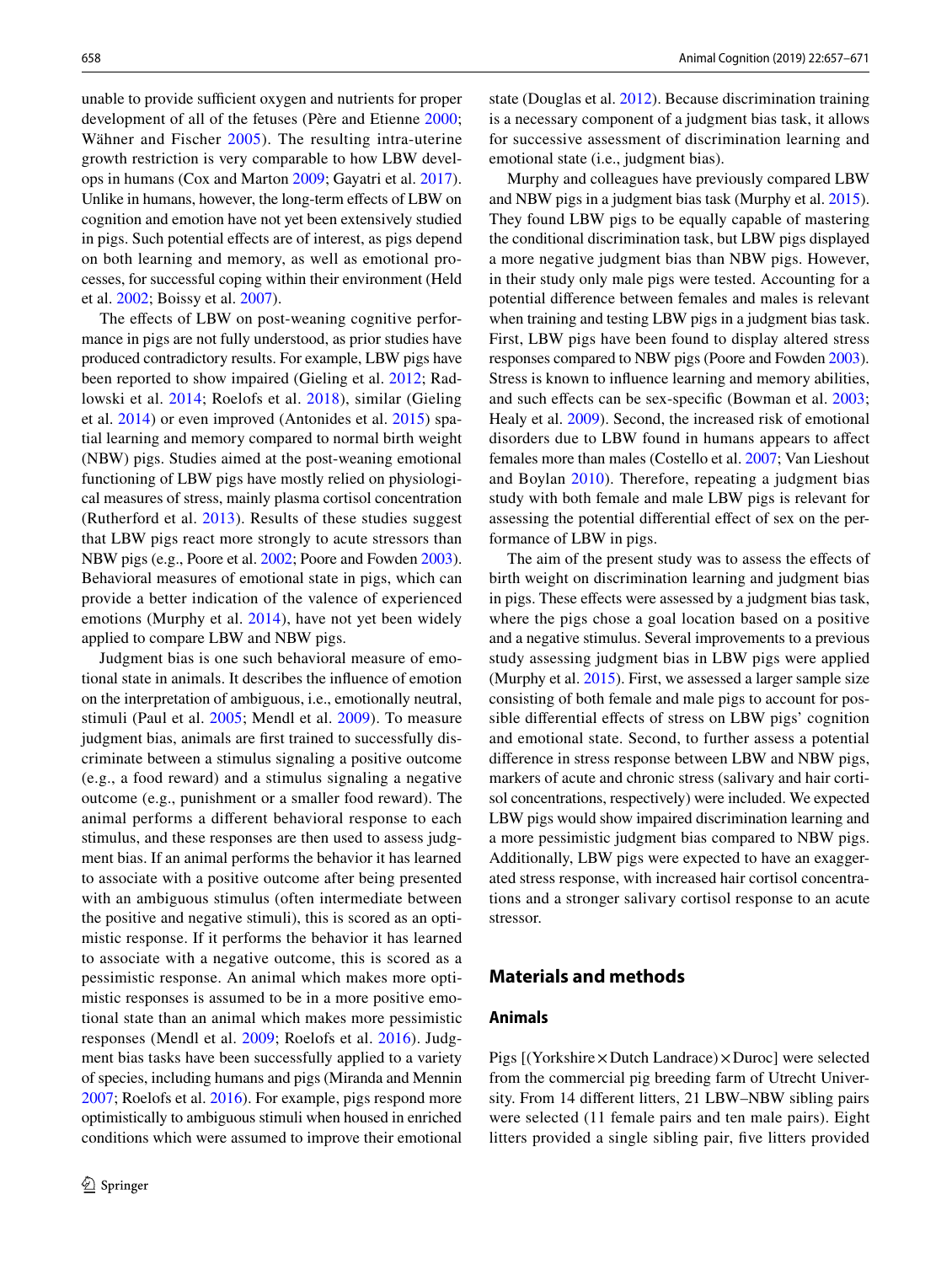two sibling pairs and one litter provided three sibling pairs. The experiment took place in two separate rounds due to limited availability of LBW piglets, with 20 piglets selected for the frst round (10 LBW–NBW pairs, trained and tested in March–June 2017) and 22 piglets selected for the second round (11 LBW–NBW pairs, trained and tested in August–November 2017). For each selection round, all piglets born over a period of 1 week were weighed on the day of birth. Three criteria were used to select LBW piglets: (1) birth weight was a minimum of 1 SD below the litter average, (2) birth weight was a minimum of 1 SD below the study population average, yielding a maximum birth weight of 1050 g, and (3) litter size was a minimum of ten piglets. For each LBW piglet, a NBW piglet was selected from the same litter based on two criteria: (1) piglet had the same sex as the selected LBW piglet, and (2) birth weight was closest to litter average. To improve chances of survival for LBW piglets, non-selected siblings were cross-fostered when litter size exceeded the sow's number of functional teats. Furthermore, milk replacer was provided when piglets were 2 to 3 days old. One female LBW piglet was euthanized due to complications from a rectal prolapse during the early stages of discrimination training in the judgment bias task. Her data were excluded from analysis, resulting in a fnal sample size of 41 pigs.

#### **Housing**

At approximately 4 weeks of age, piglets were weaned and moved to the research facility, which was located next to the breeding farm. Per round, pigs were housed in two adjacent pens (measuring approximately  $4 \times 5$  m), with LBW and NBW piglets housed separately. Pigs were separated by birth weight to avoid potential confounding effects of social hierarchy position, as body weight infuences a pig's social rank (O'Connell et al. [2004\)](#page-13-17). Pens had concrete foors and were supplied daily with fresh straw bedding. To protect piglets from the cold, the pens contained a covered piglet nest equipped with rubber mats covered by straw and plasticized PVC slats hanging in front of the entrance. The nests also contained heat lamps until the pigs were approximately 8 weeks old. The research facility was naturally ventilated. Minimum and maximum temperatures ranged from 3 to 34 °C during the frst round of the experiment (pigs trained and tested in spring/summer), and from 6 to 30 °C during the second round of the experiment (pigs tested in autumn/ winter). Pigs were only tested if they voluntarily entered the testing apparatus, to avoid testing animals in heat stress. Pigs received  $\frac{1}{3}$  of their daily food ration in the morning (prior to training) and the remaining  $\frac{2}{3}$  in the afternoon (after training). Water was provided ad libitum. Individual recognition of animals was facilitated by a letter sprayed on the pigs' backs.

#### **Judgment bias task**

#### **Apparatus**

The judgment bias apparatus consisted of a main arena  $(3.6 \times 2.5 \text{ m})$  connected to a start box  $(1.2 \text{ m}^2)$  by an antechamber (Fig. [1\)](#page-2-0). The start box was equipped with a guillotine door, operated by a rope and pulley system, through which pigs could enter the arena. Two goal-boxes (40 cm wide) were located near the corners at the back of the arena. Each of these contained a food bowl from which the pigs could obtain a reward (M&M's® Milk Chocolate candies). The food bowls were equipped with a false bottom, beneath which additional candies were placed to avoid discrimination between goal-boxes based on scent cues (for details of food bowls, see Roelofs et al. [2017b\)](#page-14-6). Each food bowl was covered by a synthetic ball (JollyBall Dog Toy, ø 24 cm, 1400 g, Jolly Pets, Ohio, USA), so pigs could not see which bowl contained a food reward. The goalboxes were equipped with guillotine doors which could be operated from outside the apparatus by rope and pulley systems. Tone-cues were generated using open source software (Audacity; [http://audacity.sourceforge.net/\)](http://audacity.sourceforge.net/) and played by speakers mounted to the back of the arena (Logitech *z*-313, Logitech Europe S.A., Morges, Switzerland). The entire judgment bias apparatus was cleaned daily and rinsed immediately if a pig soiled it during training.



<span id="page-2-0"></span>Fig. 1 Overview of the judgment bias apparatus, with start box (S) and goal-boxes (G). Each goal-box contains a food bowl covered by a red ball to hide visual cues (illustration: Yorrit van der Staay)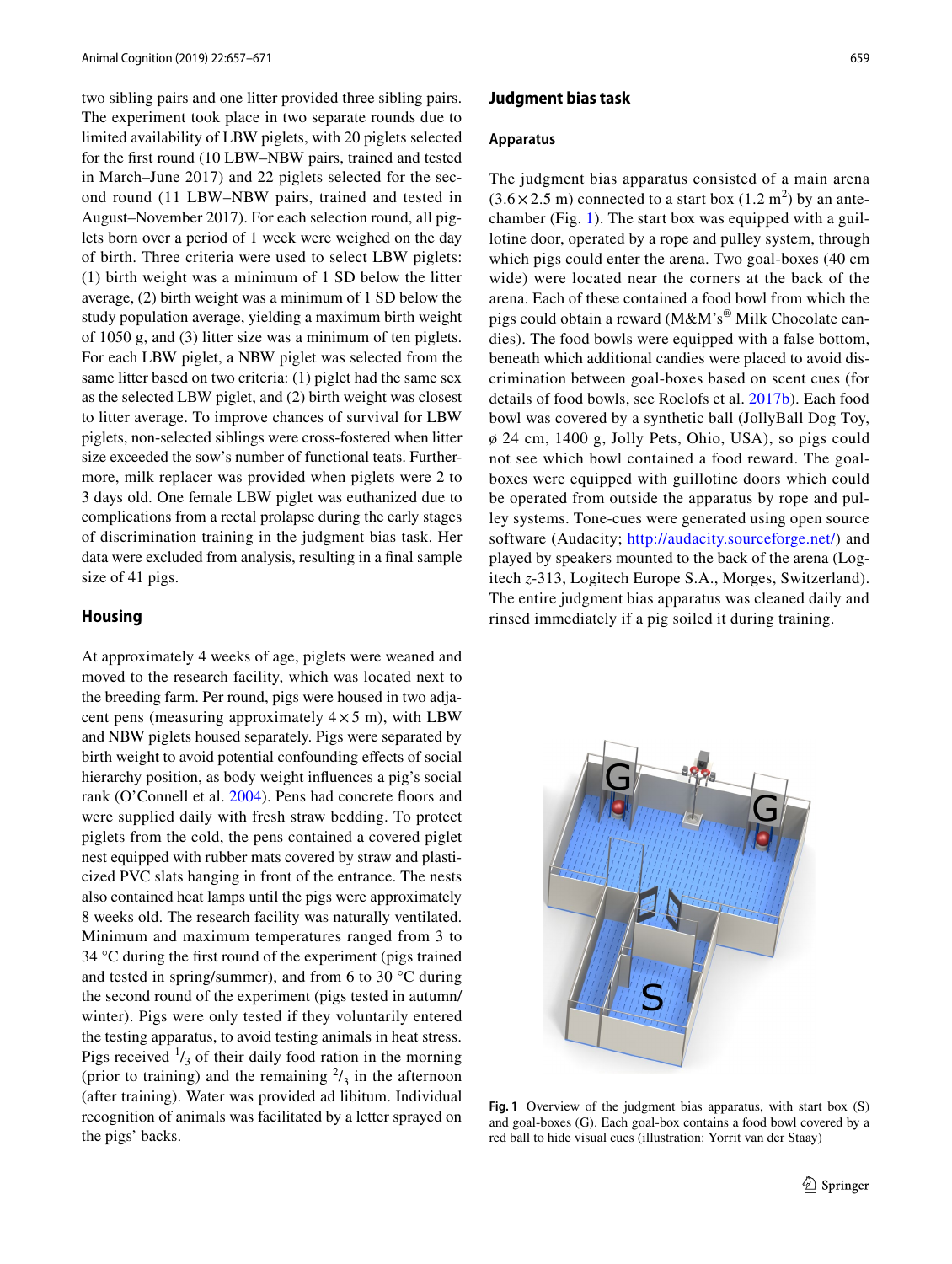#### **Habituation and pre‑training**

After moving the pigs to the research facility, they were frst habituated to being handled by the researchers over a period of 1 week. The pigs were then gradually habituated to the judgment bias apparatus by letting them explore the apparatus in increasingly smaller groups. Habituation fnished when all pigs explored the apparatus individually and were able to lift the balls off the food bowls.

Pre-training started with forced trials, which consisted of a pig entering the start box and waiting there for the door to the arena to open. When the door was opened, they could enter the arena and retrieve a single candy from one of the goal-boxes. Only one of the goal-boxes was open and baited per trial, with the location of the reward alternating between the left and right goal-box. After retrieving the reward, the goal-box was closed and the pig returned to the start box for its next trial. Number of trials was gradually increased from six trials until each pig performed a session of 12 consecutive trials.

Next, pigs received four sessions (one session daily) during which they were introduced to a 'positive' tone-cue predicting a large reward (four candies) in one goal-box and a 'negative' tone-cue predicting a small reward (one candy) in the other goal-box. Two pure tones were used as tonecues: a 1000 Hz (high) and a 200 Hz (low) tone (waveform: sine, amplitude: 1). The valence of the tone-cues (positive or negative) and the associated goal-boxes (large reward in left or right goal-box) were counterbalanced across animals, for both birth weight and sex. A session of forced trials now consisted of six positive and six negative trials in a pseudorandom order with no more than two identical trials in a row. At the start of a trial, a tone-cue was played while the pig was in the start box. When the pig entered the arena, it could retrieve the appropriate reward from the appropriate goal-box (the other goal-box remained closed). When the pig lifted the ball covering the food bowl to gain access to the reward, the tone-cue was stopped.

The fnal phase of pre-training consisted of two sessions of 'open choice' trials, during which both goal-boxes were open and the pig had to choose a goal-box after hearing the tone-cue. If a pig chose the rewarded goal-box (correct choice), the tone-cue stopped playing, the pig consumed the reward and returned to the start box for its next trial. If a pig chose the unrewarded goal-box (incorrect choice), this goalbox was closed and the tone-cue kept playing until the pig visited the correct goal-box to retrieve the reward. In total, habituation and pre-training took approximately 6 weeks.

#### **Discrimination training**

Discrimination training consisted of daily sessions of 13 trials each. The frst three trials were 'forced' trials where

only the correct goal-box was open. The frst of these forced trials was always a negative trial, followed by a negative and positive trial in a random, daily changing order. Forced trials were followed by fve negative and fve positive 'free' trials in pseudorandom order, with no more than two identical trials in a row. Each daily session had a diferent order of free trials. Free trials were comparable to open choice trials, except that an incorrect choice was followed by closing both goal-boxes, after which the pig had to return to the start box without receiving a reward. The same consequences applied if a pig did not choose a goal-box within 30 s (recorded as an omission to choose). During every ffth discrimination training session, the frst three negative and frst three positive free trials were replaced by open choice trials, to allow all pigs to maintain an association between tone-cues and goalboxes. Discrimination training continued until a pig reached a criterion score of at least four out of fve correct choices for both negative and positive free trials for three consecutive training sessions. Pigs that did not reach criterion within a maximum number of 45 training sessions did not proceed to judgment bias testing.

#### **Judgment bias testing**

For judgment bias testing, each pig performed four sessions, consisting of 16 trials each. A testing session was similar in setup to a training session, with an additional three ambiguous trials. During each of these ambiguous trials, a diferent ambiguous tone-cue was played. Ambiguous cues were intermediate between the learned positive and negative tones, with frequencies at equal intervals between the training tones on a logarithmic scale: 299.07 Hz, 447.21 Hz and 668.74 Hz. Depending on whether the high or low frequency training tone was used as the positive stimulus, the ambiguous tones represented a 'near-negative' ambiguous cue (most similar to the negative tone-cue), an intermediate ambiguous cue (the 447.21 Hz tone) and a 'near-positive' ambiguous cue (most similar to the positive tone-cue). For each daily testing session, trials 6, 11 and 16 were the ambiguous trials. The intermediate tone-cue was always presented during trial 6, while the near-negative and near-positive tone-cues alternated between trials 11 and 16. Whether an ambiguous trial was preceded by a negative or positive trial was counterbalanced across testing sessions, to control for potential efects of a preceding trial and its consequences on pigs' expectations. Ambiguous trials were always unrewarded.

#### **Preventing loss of ambiguity**

Previous judgment bias studies have shown that leaving ambiguous test trial unrewarded can result in a loss of ambiguity, where animals learn to associate ambiguous stimuli with a lack of reward (Roelofs et al. [2016\)](#page-13-14). Several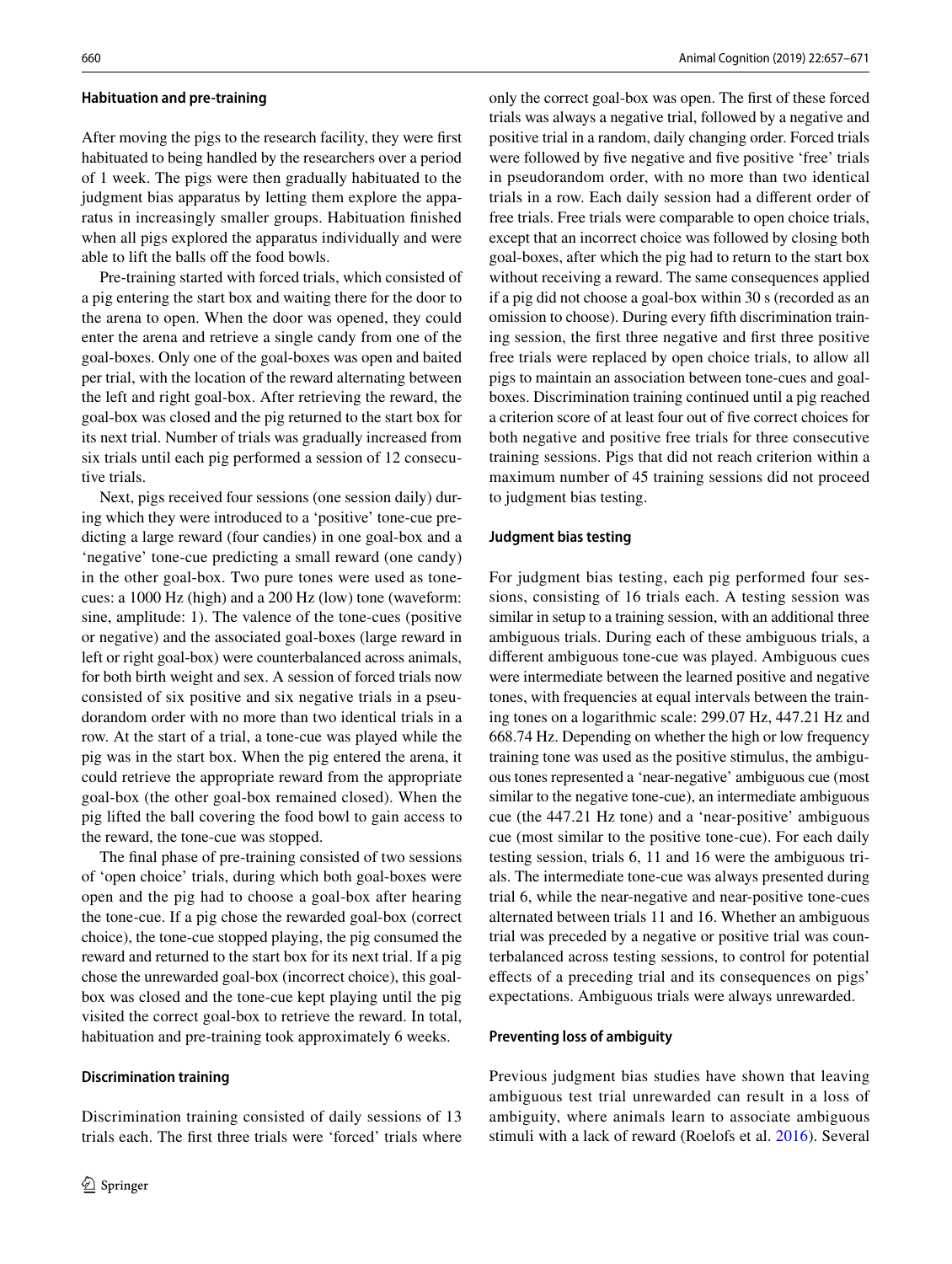measures were applied in this study to prevent pigs from learning about the outcome of ambiguous trials. First, from tone introduction onwards, pigs were trained on a partial reinforcement ratio schedule, with an 80% reinforcement ratio as suggested by Düpjan et al. ([2017](#page-12-11)). As a result, one negative and positive trial per session was unrewarded. Unrewarded trials were randomly determined, however, the frst and last positive and negative trial of a session was always reinforced. Second, to maintain responsiveness of pigs during unrewarded trials, a secondary reinforcer was used. During training, every correct choice was reinforced with both a clicker and vocal encouragement, as a signal of correct responding even during unrewarded trials. During testing, partial reinforcement of training tones continued, as well as secondary reinforcement of correct responses during non-ambiguous trials. However, during ambiguous trials no reward was present and only vocal encouragement was used when a pig made a choice (i.e., no omission) to avoid providing the pigs with a clear signal of correct or incorrect performance.

#### **Variables**

The following variables were calculated per pig during discrimination training:

- *Sessions to criterion* was calculated as the number of discrimination training sessions needed to reach criterion level and proceed to judgment bias testing.
- *Number of correct choices* was calculated as the number of correct choices made during a training session, per cue type (excluding forced trials).

The following variables were calculated per pig during judgment bias testing:

- *Optimistic choice* was calculated as the proportion of optimistic choices (i.e., approaching the location associated with a large reward) made during testing sessions, per cue type (negative, positive and ambiguous).
- *Latency to choose* was calculated as average time in seconds elapsed between a pig leaving the start box and lifting a ball in a goal-box, per cue type (negative, positive ,and ambiguous).

## **Cortisol analysis**

#### **Hair cortisol**

Hair samples were collected twice: at weaning and at the end of the experiment, when the pigs were approximately 4.5 months old. Hair was collected from the left fank of each pig with a disposable razor (single edged disposable prep razor, Kai Medical, Solingen, Germany), using a new razor for each sample. Determination of hair cortisol concentration was based on a protocol by Davenport et al. ([2006\)](#page-12-12). In short, samples were washed and dried after collection. Approximately 35 mg of hair was ground with a bead beater (TissueLyser II, QIAGEN Benelux B.V., Antwerp, Belgium) for a minimum of  $2 \times 15$  min at 30 Hz, in 2 mL tubes containing three 2.3 mm steal beads (BioSpec, Lab Services B.V., Breda, the Netherlands). Corticosteroids were extracted by adding 1 mL methanol to the ground hair and incubating samples for 24 h with slow rotation. Of the extract, 0.6 mL was dried using a vacuum centrifuge. Dried extracts were dissolved by adding 0.3 mL phosphate bufer. Hair cortisol concentrations were then determined in duplo using a Salimetrics Salivary Cortisol ELISA kit. Intra-assay and inter-assay coefficients of variation  $(CV)$  were 7.2 and 7.7, respectively.

#### **Salivary cortisol**

Saliva samples were collected from each pig prior to and after their frst individual pre-training session (consisting of six forced trials). Pre-stressor samples were collected at approximately 14:00 in the afternoon in their home pens. Post-stressor samples were taken approximately 20 min after a pig's pre-training session, to allow for the peak in cortisol response to develop (Merlot et al. [2011](#page-13-18)). Saliva samples were collected by allowing each pig to chew on two cotton swabs (Cotton Swabs 150 mm × 4 mm WA 2PL; Heinz Herenz, Hamburg, Germany) until they were sufficiently moistened. Saliva was collected from the swabs by centrifuging them in saliva collection tubes (Salivette, Sarstedt, Germany) at around 3524*g* for 10 min at 10 °C. Saliva samples were stored at −20 °C until salivary cortisol concentration was determined in duplo using a Coat-a-Count radioimmunoassay kit (Siemens Healthcare Diagnostics B.V., The Hague, The Netherlands). Intra-assay and inter-assay CVs were 4.4 and 8.5, respectively.

#### **Statistical analysis**

All statistical analyses were performed using R statistical software, version 3.4.2 (R Core Team [2017](#page-13-19)). For mixed models, package lme4 (Bates et al. [2015](#page-12-13)) was used. For linear mixed models the random efect structure was assessed using restricted maximum likelihood (REML) estimation, fixed effect structure was assessed using maximum likelihood (ML) estimation. Model selection was based on Akaike's information criterion (AIC), using package MuMIn (Barton [2018](#page-12-14)). Confdence intervals were calculated as 95% parametric bootstrap intervals with 1000 samples. Type III and Wald tests were used to test significance (with  $\alpha = 0.05$ ) of fxed efects of linear models and generalized linear/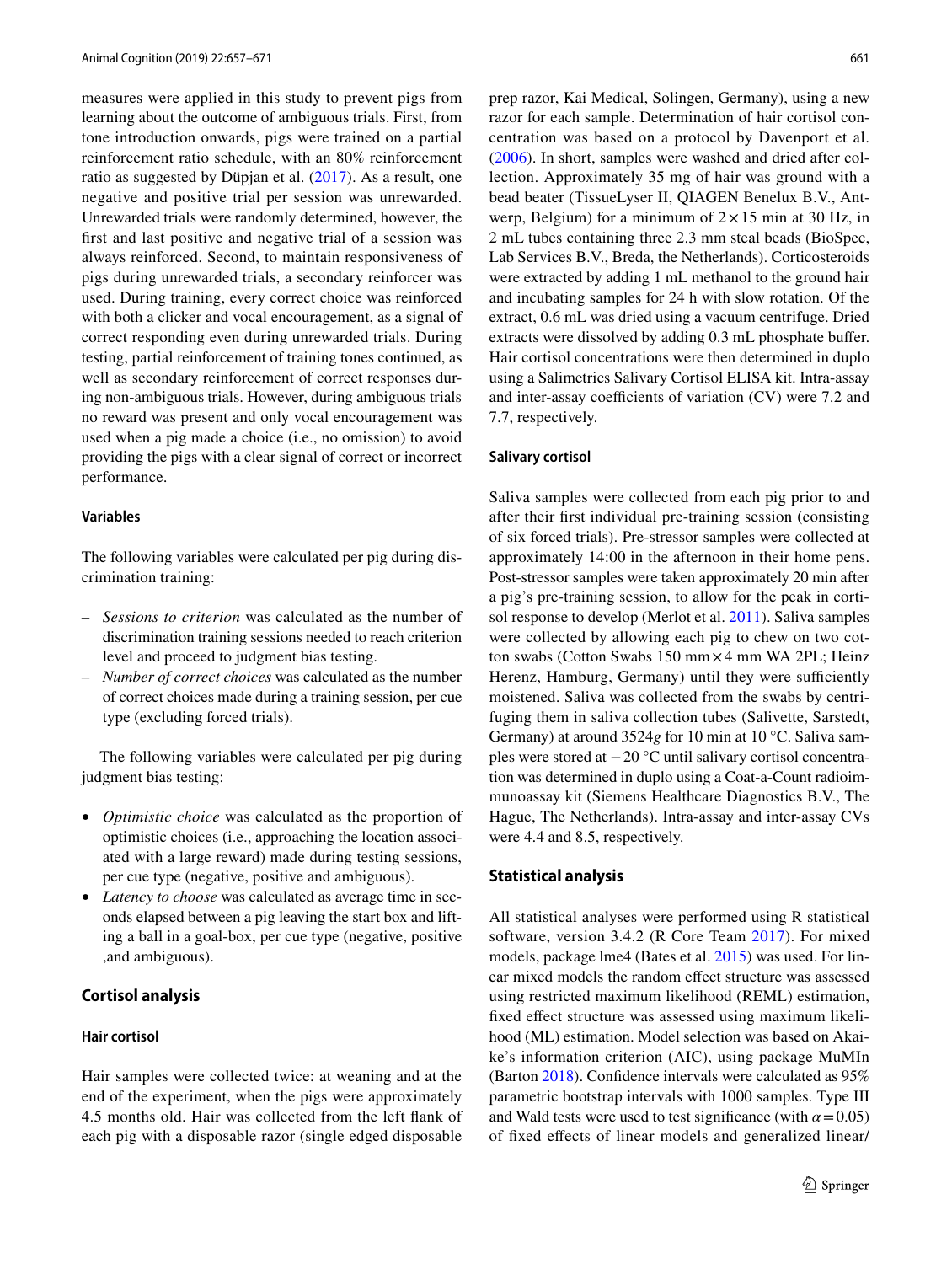logistic regression models, respectively. Unless indicated otherwise, results are presented as mean  $\pm$  SEM.

For mixed models, the following factors were compared as random efects: pig, litter and pen (to account for a potential confounding efect of pen-specifc infuences). For models used to analyze repeated measures, the additional factors pig nested in litter and pig nested in pen were compared. Round (frst or second round of selected animals) did not improve ft of mixed models based on AIC, either as a fxed or random efect, suggesting it did not have explanatory value in the models. Therefore, this factor was not included in analysis.

## **Birth weight and growth**

Average birth weight of LBW and NBW pigs was compared using Welch's *t* test. To compare weekly weight gain of LBW and NBW pigs, a linear mixed model was used with birth weight, week and birth weight  $\times$  week interaction as fxed efects. Random efect structure consisted of random intercepts for pig nested in litter.

#### **Discrimination training**

Sessions to criterion for LBW and NBW pigs were compared using a negative binomial generalized linear mixed model to account for overdispersion in the data. Only birth weight was included as a fxed efect, as inclusion of sex did not improve the fit of the model based on AIC. Random effect structure consisted of random intercepts for litter. For number of correct choices during positive and negative training trials, means of three successive sessions (session blocks) were calculated. Performance of LBW and NBW pigs was compared using a logistic regression model with session block as a fxed efect. Inclusion of birth weight, sex or interaction terms did not improve the ft of the model based on AIC. Random effect structure consisted of random intercepts for pig nested in pen. As the total number of training sessions difered per pig, number of correct choices was analyzed for each pig's frst four and last four session blocks (i.e., frst and last 12 training sessions).

#### **Judgment bias**

For optimistic choice and latency to choose, means were calculated across test sessions per cue type. In addition, optimistic choice responses during the frst test session were analyzed separately, as these responses would not be confounded by an efect of repeated testing, i.e., loss of ambiguity. Factors assessed during model selection were birth weight, sex, cue type (negative, near-negative ambiguous, intermediate ambiguous, near-positive ambiguous, positive), training duration (discrimination training was completed within 25 sessions or required more than 25 sessions) and all two-way interactions as fxed efects.

Efect of birth weight on optimistic choice was assessed using a logistic regression model. For responses across test sessions, a model with cue type, sex and cue type $\times$ sex interaction as fxed efects was most suitable based on AIC. This suggests birth weight was not important to the model. Random efect structure consisted of random intercepts for pen. For responses during the frst test session, a model with only cue type as fxed efect was selected, suggesting this to be the only important explaining factor for the data. Random efect structure consisted of random intercepts for litter.

Latency to choose was analyzed using a linear mixed model with cue type and birth weight as fixed effect. Inclusion of additional fxed efects (such as sex) did not improve the fit of the model based on AIC. Random effect structure consisted of random intercepts for pig nested in litter. Latencies to choose were  $log_{10}$  transformed to improve distribution of residuals.

## **Loss of ambiguity**

To assess whether loss of ambiguity occurred over the course of judgment bias testing, average optimistic choice during the frst two test sessions was compared to average optimistic choice during the last two test sessions. A logistic regression model with session (frst two sessions combined versus last two sessions combined), cue type and their twoway interaction as fxed efects was used. Random efect structure consisted of random intercepts for pig.

#### **Cortisol concentrations**

Factors assessed during model selection for hair and salivary cortisol were birth weight, sex and its interaction as fxed efects. For salivary cortisol, an additional factor of sampling time (prior to or post-stressor) was assessed.

The effects of birth weight on pigs' hair cortisol concentrations were analyzed using a linear mixed model with birth weight, sex and birth weight $\times$ sex interaction as fixed efects. Random intercepts for litter were used as random efect structure for hair cortisol concentrations determined at weaning, while random intercepts for pen were most suitable for hair cortisol concentrations determined at the end of the experiment. The effects of birth weight on salivary cortisol concentrations before and after a pig's frst individual pretraining session were analyzed using a linear mixed model with birth weight as fxed efect and random intercepts for pig nested in pen.

To assess a potential relationship between judgment bias and chronic stress, mean optimistic choice percentage (calculated as mean optimistic choice across all four test sessions) in the judgment bias task and mean hair cortisol at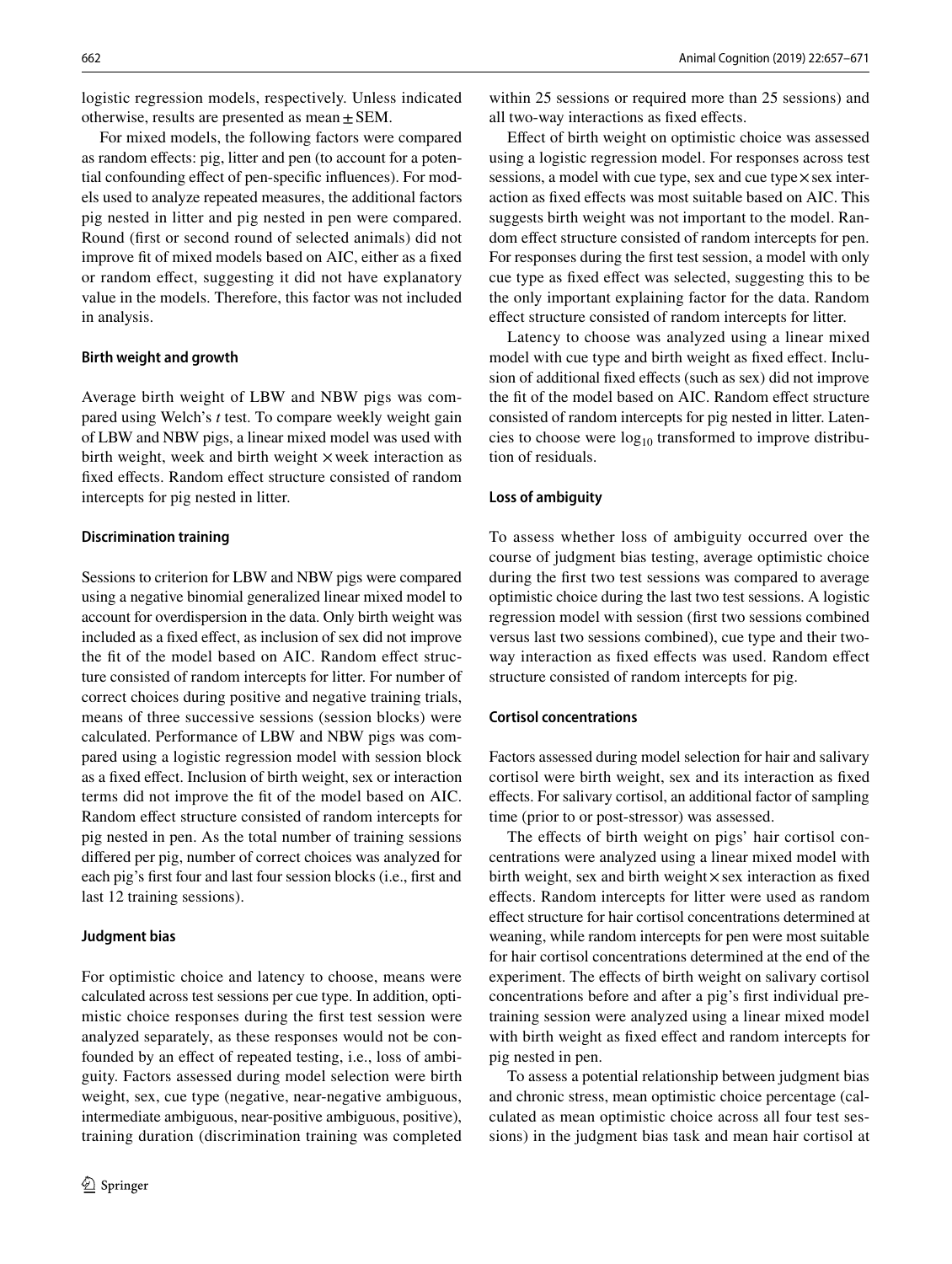the end of the experiment were compared using Spearman's correlation as hair cortisol concentrations were not normally distributed.

# **Results**

## **Birth weight and growth**

LBW piglets had on average a lower birth weight than NBW piglets (LBW:  $0.83 \pm 0.10$ , NBW:  $1.47 \pm 0.23$ ; *t*28.45=−11.76, *P*<0.001, 95% CI [−0.75, −0.53]). LBW piglets continued to have lower body weight throughout the duration of the experiment (birth weight:  $F_{1,26} = 95.54$ , *P* < 0.001, 95% CI [−7.13, −1.57]) and had a slower growth rate than the NBW piglets (birth weight  $\times$  week: *F*<sub>13,487</sub> = 6.42, *P* < 0.001, 95% CI [−0.86, −0.47]; Fig. [2](#page-6-0)).

## **Discrimination training**

Of the 41 pigs that started discrimination training, a total of fve pigs did not reach criterion performance: two LBW pigs (one female and one male) and three NBW pigs (two females and one male). Of the pigs that completed discrimination training, LBW pigs required a higher number of sessions to reach criterion compared to NBW piglets (LBW: 29.44  $\pm$  8.77, NBW: 24.83  $\pm$  8.89;  $X^2$  = 4.62,  $df$  = 1, *P*=0.032, 95% CI [0.02, 0.36]).

During discrimination training sessions, the pigs initially only visited the location of the high reward, resulting in



very few errors during positive trials, and very few correct choices during negative trials (Fig. [3\)](#page-6-1). On the number of correct choices during training sessions, only session was found to have an efect. As the frst twelve training sessions progressed, pigs started to make more correct choices during negative trials  $(X^2 = 143.86, df = 1, P < 0.001, 95\%$  CI  $[0.67, 0.93]$ ; Fig. [3\)](#page-6-1). As the pigs started increasing their visits to the location of the low reward, correct choices during positive trials slightly decreased  $(X^2 = 20.36, df = 1,$ *P* < 0.001, 95% CI [−0.47, −0.18]; Fig. [3](#page-6-1)). During the last twelve training sessions, the number of correct choices during negative trials was still increasing  $(X^2 = 213.39, df = 1,$ *P*<0.001, 95% CI [0.52, 0.68]). Correct responses during positive trials slightly increased for the last twelve training sessions ( $X^2 = 8.12$ ,  $df = 1$ ,  $P = 0.004$ , 95% CI [0.06, 0.35]). Note that these analyses were performed on each pig's fnal 12 training sessions, with the total number of required training sessions difering per pig. The pigs responded on the majority of discrimination training trials, with omissions occurring on average<1 trial per training session (LBW:  $0.57 \pm 1.17$  omissions per session, NBW:  $0.31 \pm 0.89$  omissions per session).

## **Judgment bias**

When analyzing the performance of pigs across all test sessions, the most suitable model included the factors cue type, sex and sex×cue type interaction. All pigs increased their optimistic choices as similarity to the positive tone cue increased (cue type:  $X^2 = 293.88$ ,  $df = 4$ ,  $P < 0.001$ ,



<span id="page-6-0"></span>**Fig. 2** Average body weight in kilograms of LBW and NBW pigs from weaning until the end of the experiment. Error bars are standard errors of the mean

<span id="page-6-1"></span>**Fig. 3** Mean number of correct choices for negative and positive trials during discrimination training of LBW and NBW pigs. Note that from session 14 onwards, individual pigs reached criterion performance and completed discrimination training. Therefore, data shown reflect a gradually decreasing sample size from  $n=41$  at session 14 to  $n=3$  at session 45. Error bars are standard errors of the mean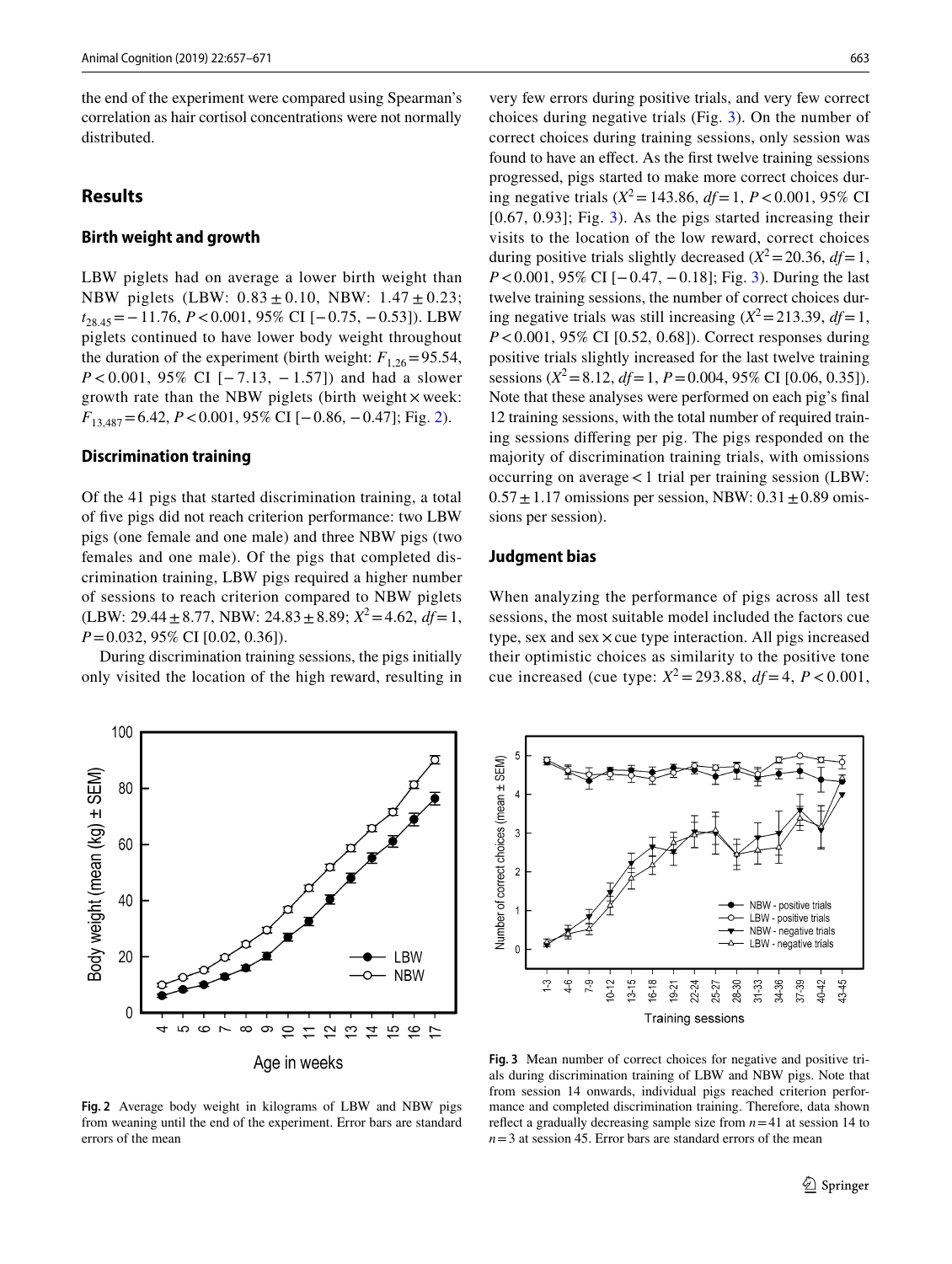negative vs. positive tone 95% CI [4.18, 5.36]; Fig. [4](#page-7-0)a). As inclusion of birth weight did not lower model AIC, we can conclude that this factor did not infuence optimistic choice during the judgment bias task (Fig. [4](#page-7-0)a). While no general effect of sex was found  $(X^2 = 0.74, df = 1$ , *P* = 0.390, 95% CI [− 0.21, 0.55]), the sex × cue type interaction was significant  $(X^2 = 12.96, df = 4, P < 0.011;$ Fig. [4](#page-7-0)b). This suggests female and male pigs responded diferently to certain cue types. Females responded more optimistically to the intermediate ambiguous  $(X^2 = 4.84,$ *df* = 1, *P* = 0.027, 95% CI [0.09, 1.47]), near-positive ambiguous ( $X^2 = 4.66$ ,  $df = 1$ ,  $P = 0.031$ , 95% CI [0.08,

1.57]) and positive  $(X^2 = 8.41, df = 1, P = 0.004, 95\%$  CI [0.32, 1.57]) cues. For pigs' optimistic choice responses during the frst test session, only cue type was found to have an effect ( $X^2 = 136.56$ ,  $df = 4$ ,  $P < 0.001$ , negative vs. positive tone 95% CI [3.19, 4.57]; Fig. [4](#page-7-0)c).

For latency to choose, the model containing cue type and birth weight as fxed efects was most suitable based on AIC. Latency to choose decreased as similarity to the positive tone cue increased  $(F_{4, 140} = 32.24, P < 0.001,$ negative vs. positive tone 95% CI of  $log_{10}$  transformed latencies  $[-0.31, -0.21]$ ; Fig. [5\)](#page-8-0). Furthermore, LBW pigs had slightly higher latencies to respond than NBW



<span id="page-7-0"></span>**Fig. 4 a** Optimistic choice percentage of LBW and NBW pigs during judgment bias testing (average performance across test sessions). **b** Optimistic choice percentage of female and male pigs during judgment bias testing (average performance across test sessions). **c** Optimistic choice percentage of LBW and NBW pigs during frst

session of judgment bias testing. As no effect of sex was found, data for female and male pigs are combined. **d** Optimistic choice percentage of all pigs combined for frst and last test sessions. Error bars are standard errors of the mean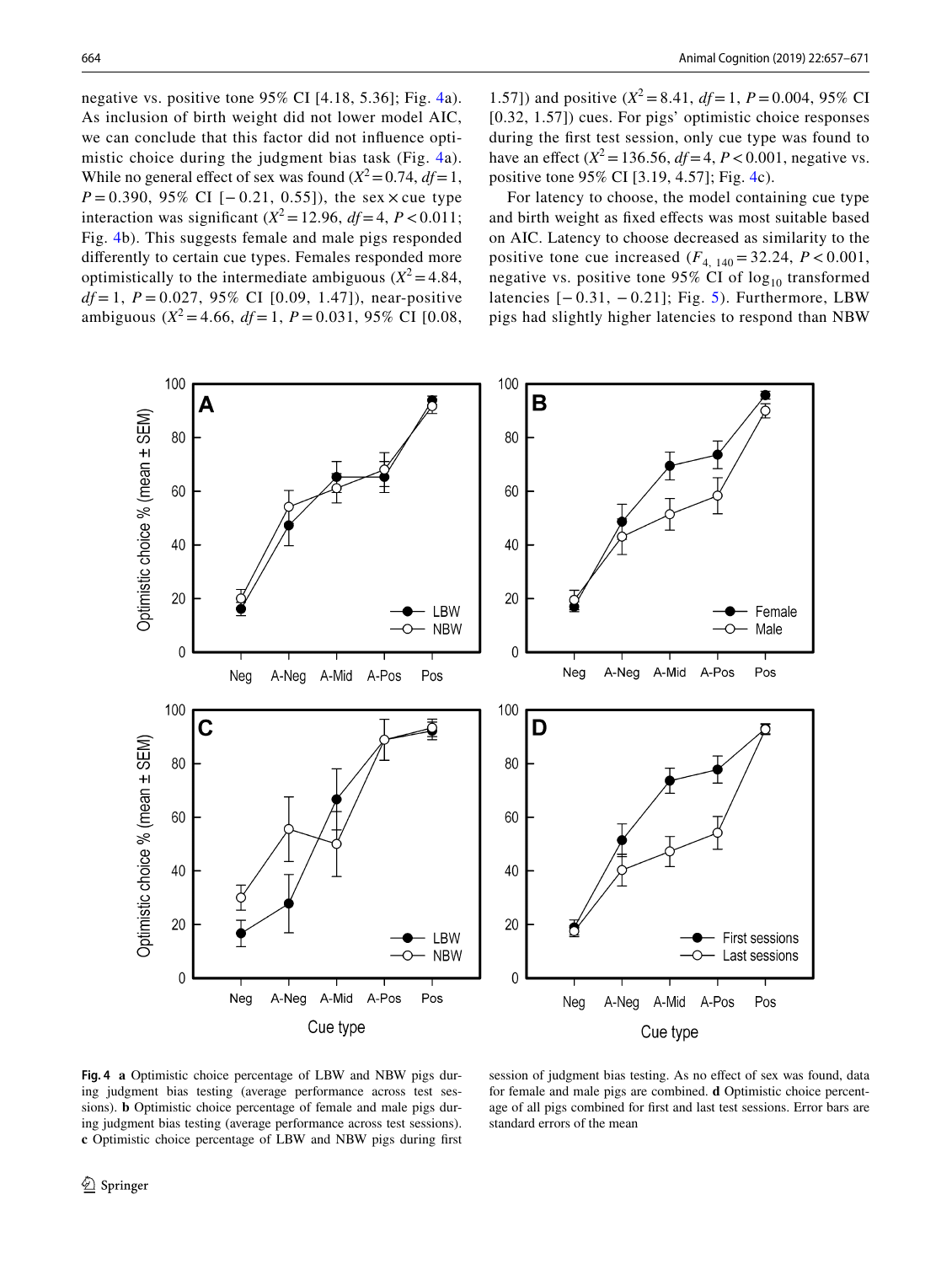

<span id="page-8-0"></span>**Fig. 5** Average latency to respond during testing trials of LBW and NBW pigs. As no effect of sex was found, data for female and male pigs are combined. Error bars are standard errors of the mean

pigs  $(F_{1, 21} = 5.99, P < 0.023; 95\% \text{ CI of } \log_{10} \text{ transformed}$ latencies [0.02, 0.18]; Fig. [5\)](#page-8-0).

Similar to training sessions, the occurrence of omissions during testing sessions was low. Omissions occurred on average < 1 trial per testing session (LBW:  $0.03 \pm 0.04$  omissions per session, NBW:  $0.01 \pm 0.02$  omissions per session).

#### **Loss of ambiguity**

When assessing potential loss of ambiguity due to repeated testing by comparing average optimistic choice of pigs during the frst versus the last two test sessions, no general efect of session was found  $(X^2 = 0.24, df = 1, P = 0.627, 95\% \text{ CI}$ [−0.48, 0.29]). However, the session×cue type interaction did affect optimistic choice  $(X^2 = 12.00, df = 4, P < 0.017)$ , implying pigs changed their responses to certain tone cues over the course of testing. This was confirmed for the intermediate ( $X^2$ =9.89, *df* = 1, *P* = 0.002, 95% CI [−1.93, − 0.46]) and near-positive (*X*2= 8.87, *df* = 1, *P* = 0.003, 95% CI  $[-2.01, -0.43]$ ) ambiguous cues, with pigs reducing their optimistic choice as testing sessions progressed (Fig. [4d](#page-7-0)).

### **Cortisol concentrations**

#### **Hair cortisol**

No effects of birth weight were found on hair cortisol concentrations, either at weaning  $(F_{1,24}=2.16, P=0.155,$ 95% CI [−9.43, 0.37]) or at the end of the experiment, at 5 months of age ( $F_{1,2}$ =0.00, *P* = 0.991, 95% CI [−15.92, 15.40]). Sex did not infuence hair cortisol concentrations, neither as a main effect (at weaning:  $F_{1,24} = 0.00, P = 0.980,$ 95% CI [−7.54, 3.68]; at 5 months old:  $F_{1,35} = 0.64$ , *P* = 0.429, 95% CI [−4.74, 7.43]), nor in interaction with

birth weight (at weaning:  $F_{1,24} = 1.25$ ,  $P = 0.275$ , 95% CI [−3.01, 10.83]; at 5 months old:  $F_{1,35}=0.04$ ,  $P=0.850$ , 95% CI  $[-7.66, 9.37]$ ).

No correlation was found between hair cortisol concentrations at the end of the experiment and mean optimistic choice percentage in the judgment bias task  $(r<sub>s</sub>=-0.06,$  $P=0.73$ ).

#### **Salivary cortisol**

As sampling time did not infuence salivary cortisol concentrations, we can conclude that the pigs did not show an acute stress response to their frst individual training session. Although the model with birth weight as fxed efect had the lowest AIC, no diference between LBW and NBW pigs was found (*F*1,2=0.13, *P*=0.754, 95% CI [−1.90, 1.41]).

# **Discussion**

In the present study we assessed the efects of low birth weight (LBW) and sex on discrimination learning and judgment bias in pigs. We were successful in selecting piglets with a signifcantly lower birth weight than the selected normal birth weight (NBW) pigs. This is important, as LBW is currently the best read-out parameter of intra-uterine growth restriction and its associated efects on brain development in pigs (Wu et al. [2006](#page-14-7); Gieling [2013](#page-12-15)). Based on previous studies with humans and pigs, we expected to fnd both a cogni-tive impairment (O'Keeffe et al. [2003;](#page-13-0) Gieling et al. [2012](#page-12-4); Radlowski et al. [2014;](#page-13-8) Yu and Garcy [2018;](#page-14-0) Roelofs et al. [2018](#page-14-4)) and a more negative judgment bias (Lahti et al. [2010](#page-13-3); Murphy et al. [2015](#page-13-16)) in LBW pigs. LBW pigs were slower to consistently perform the correct behaviors in response to the correct cues. However, no diferences between LBW and NBW pigs were found in judgment bias. This fnding of a similar emotional state in both groups of pigs is supported by similar hair cortisol concentrations, which were used as a marker for chronic stress.

## **Discrimination learning**

Birth weight had a mild effect on pigs' cognitive abilities, based on the number of discrimination training sessions required to reach criterion performance. LBW pigs took longer to fnish discrimination training compared to NBW pigs. This fnding indicates that the LBW pigs had more difficulty learning the rules of the task, i.e., they took longer to consistently perform the correct responses to the training cues. Such a cognitive impairment was expected based on the substantial diference in birth weight between groups, as well as the lack of catch-up growth displayed by the LBW pigs. Catch-up growth has been shown to limit the risks for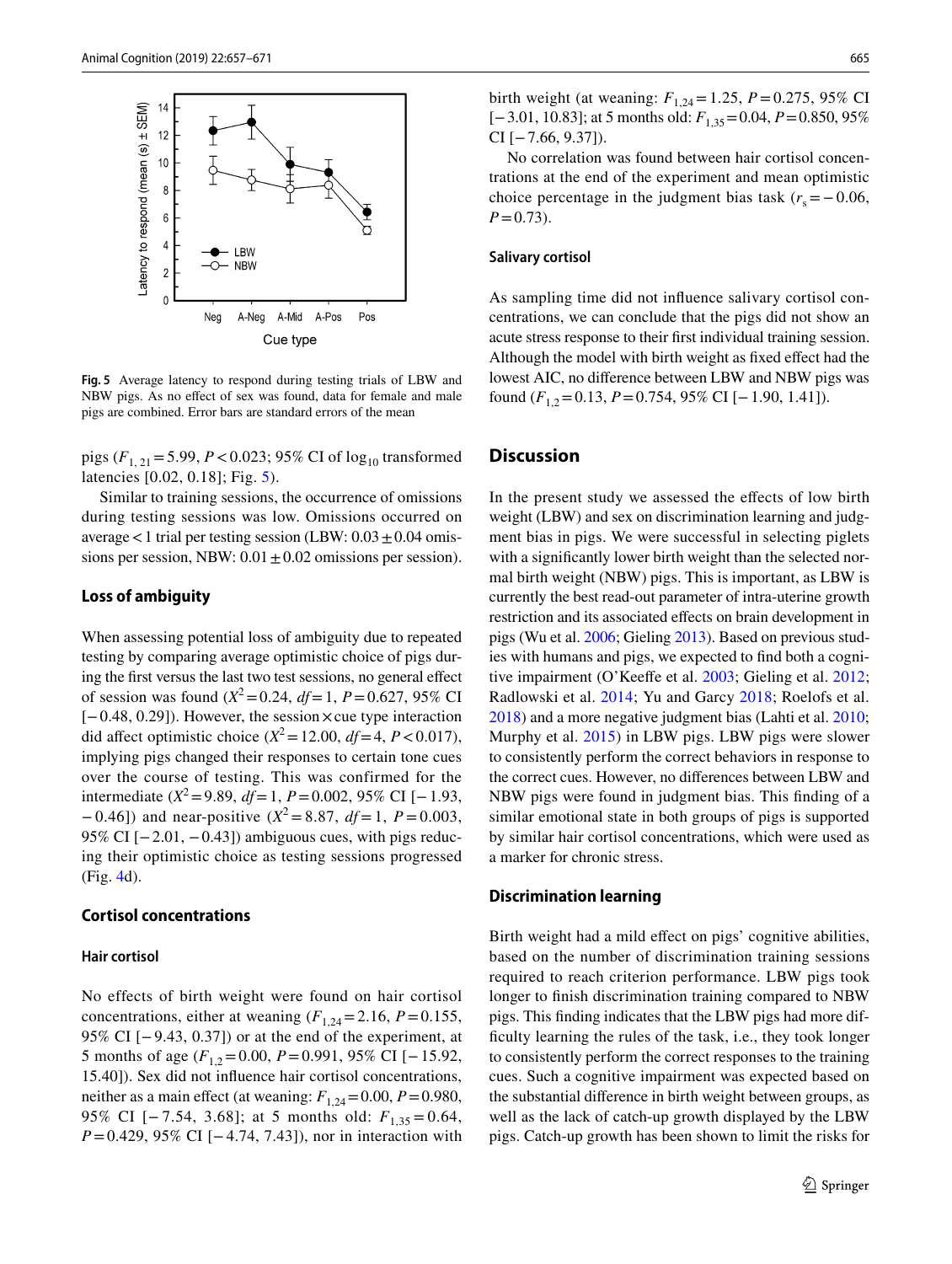cognitive impairment in humans (Lindström et al. [2017](#page-13-2)). It is unlikely that this diference in performance between LBW and NBW pigs was due to a diference in motivation to perform the task. Both groups of pigs showed comparable latencies to respond to training cues during judgment bias testing. Furthermore, LBW and NBW pigs do not difer in their food motivation in operant conditioning tasks (van Eck et al. [2016](#page-14-8)).

Our fnding of a post-weaning cognitive impairment in LBW pigs is comparable to results of multiple human studies. These studies also show impaired cognitive performance in LBW children which persists well beyond childhood (e.g., Kormos et al. [2014;](#page-13-20) Lindström et al. [2017\)](#page-13-2). In humans, the negative cognitive efects of LBW can be limited by ameliorating circumstances such as positive family attitudes (Yu and Garcy [2018](#page-14-0)). Perhaps the enriched housing conditions applied during our study also had such an ameliorating efect on the pigs'performance (Sneddon et al. [2000](#page-14-9); Grimberg-Henrici et al. [2016](#page-12-16)), resulting in only a mild impairment compared to the NBW pigs. Similar mild efects have also been found for other cognitive domains in LBW pigs, such as spatial learning and memory (Gieling et al. [2012;](#page-12-4) Radlowski et al. [2014](#page-13-8); Roelofs et al. [2018](#page-14-4); cf. Antonides et al. [2015\)](#page-12-6). However, the only other studies comparing LBW and NBW pigs in a discrimination training task found no efects of birth weight, with both groups of pigs requiring a similar number of training sessions to complete the task (Murphy et al. [2013a,](#page-13-21) [2015\)](#page-13-16).

The difficulty in the discrimination training task lies in correct responding to the negative cue. Pigs show a strong preference for the larger reward available after presentation of the positive cue, causing them to respond incorrectly during negative trials. During the frst training sessions, pigs almost exclusively approach the positive goal-box, irrespective of the presented tone-cue. This has also been found in previous discrimination training tasks with pigs (e.g., Murphy et al. [2013a](#page-13-21)), as well as in a delay discounting task (Melotti et al. [2013\)](#page-13-22). In the delay discounting task, the pigs' preference for a larger reward was so strong that instead of performing a response leading to a small reward, they resorted to omissions and failed to gain a reward at all.

The training protocol used in our study could have led to a more difficult cognitive challenge for the pigs, compared to the protocol used in the studies by Murphy et al. [\(2013a](#page-13-21), [2015](#page-13-16)). In those studies, continuous reinforcement was applied during discrimination training, where a correct response (i.e., approaching the correct goal-box) was always rewarded. In our study, we applied a partial reinforcement schedule with one out of six training trials going unrewarded, irrespective of a pig's response. A possible difference in task difficulty between our study and those of Murphy et al. is refected by the diference in required training sessions until the pigs reach criterion performance. In our study, pigs required an average of 25–30 training sessions, compared to an average of 16 training sessions needed in the study by Murphy et al. [\(2015](#page-13-16)).

In theory, both our study and those by Murphy et al. ([2013a](#page-13-21), [2015\)](#page-13-16) applied a differential outcome paradigm (Holden and Overmier [2014\)](#page-13-23). In such a paradigm, the two types of stimulus–response sequences (positive cue followed by approach to positive goal-box and negative cue followed by approach to negative goal-box) are followed by specifc, diferent rewards (i.e., diferent quantities of food reward). However, it is possible the LBW pigs in our study had more difficulty reaching criterion performance because correct responses were not consistently rewarded. Task acquisition in general has been shown to slow down when partial reinforcement is applied (Sangha et al. [2002;](#page-14-10) Grady et al. [2016](#page-12-17)), especially when training sessions are widely spaced, as was the case in our study with one training session per day (Robbins [1971](#page-13-24)). In addition, the unrewarded trials during each session had non-diferential outcomes (i.e., both stimulus–response sequences lead to the same outcome of no reward; Holden and Overmier [2014\)](#page-13-23). A negative efect of non-diferential outcomes has also been shown in LBW children, who only reach comparable performance to NBW children when trained on a diferential outcome paradigm (Martínez et al. [2012\)](#page-13-25).

#### **Judgment bias**

We found no effect of birth weight on judgment bias. LBW and NBW pigs displayed similar rates of optimistic choice in response to ambiguous tone-cues. This was found for all testing sessions combined and when the frst testing session was analyzed separately, to ensure results were not confounded by loss of ambiguity. These fndings suggest that the LBW pigs in our study did not sufer from a more negative emotional state than the NBW pigs. We did fnd a diference in latency to respond between LBW and NBW pigs, with LBW pigs taking slightly longer to respond after being presented with a tone cue. However, considering the similar rates of optimistic choice for LBW and NBW pigs, it is unlikely the diference in latency to respond refects a diference between groups in emotional state. Rather, it is probable that this measure was confounded by the diference in body size and muscle strength between LBW and NBW pigs. Pigs' stride length increases with body size (Stavrakakis et al. [2014](#page-14-11)). Additionally, LBW pigs have impaired muscle development compared to NBW pigs (Beaulieu et al. [2010;](#page-12-18) Berard et al. [2010](#page-12-19)), potentially afecting their locomotion. A lack of difference in emotional state between LBW and NBW pigs was also suggested by the similar hair and salivary cortisol concentrations found. Human studies have reported an increased risk for emotional disorders such as anxiety and depression in LBW children (Lahti et al. [2010;](#page-13-3) Boyle et al. [2011](#page-12-0); Lahat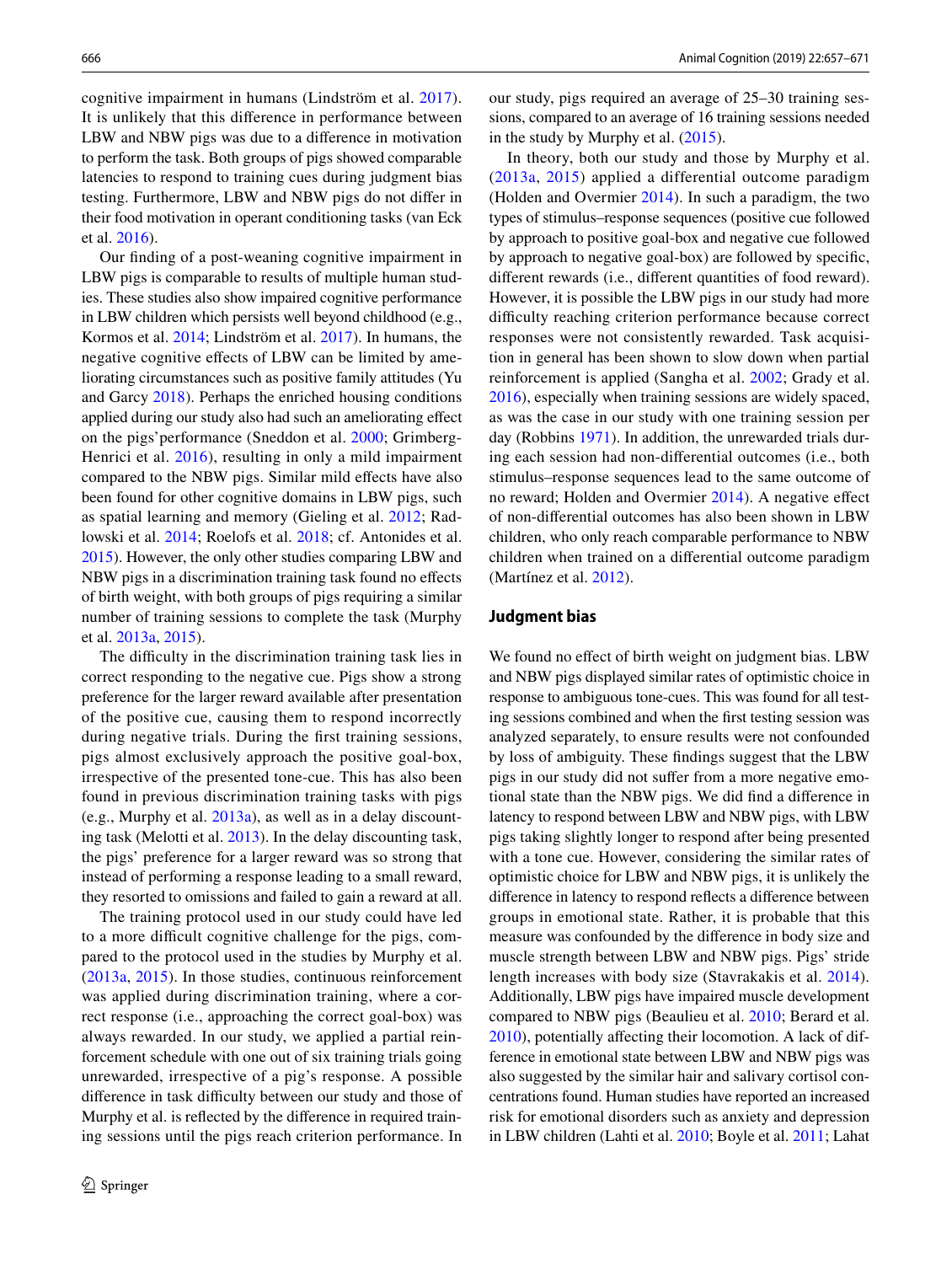et al. [2017\)](#page-13-4). Similarly, LBW pigs in a previous study showed a more pessimistic judgment bias in response to ambiguous stimuli than NBW pigs (Murphy et al. [2015\)](#page-13-16). It is possible that we did not fnd a more negative emotional state in LBW pigs because they were housed in enriched conditions, which are known to have a positive efect on emotional state (de Jong et al. [2000;](#page-12-20) Douglas et al. [2012](#page-12-7)). In pigs, LBW has been shown to lead to increased vulnerability to stressors (Poore and Fowden [2003\)](#page-13-10) and in humans this vulnerability is more pronounced in females (Van Lieshout and Boylan [2010](#page-14-5)). However, based on our housing conditions and the results from hair and salivary cortisol analysis, neither the LBW nor the NBW pigs were stressed. This lack of stress could explain why we were unable to detect (sex-specifc) efects of LBW on emotional state. Furthermore, several diferences in study design could have contributed to the discrepancy in results between our study and that performed by Murphy et al. ([2015\)](#page-13-16).

First, our study used a bigger sample size of 20 LBW versus 20 NBW pigs, compared to eight LBW versus eight NBW pigs tested by Murphy et al. [\(2015\)](#page-13-16). Using a smaller sample size not only increases the chance of false negative results (because of low power), but it also increases the risk of chance fndings (Button et al. [2013\)](#page-12-21). That is, studies with smaller sample sizes are at greater risk of fnding a signifcant result due to factors other than the assumed efect. In pigs, baseline emotional state can vary between individuals, even those experiencing similar (environmental) conditions. For example, diferences in personality have been shown to afect baseline emotional responding in pigs (Krause et al. [2017](#page-13-26)). The notion that individual diferences within a treatment group could be a confounding factor when assessing emotional state is supported by the high in variability shown our study. Within the LBW and NBW groups, there were considerable diferences in optimistic choice percentage, with certain animals being more optimistic than others irrelative of birth weight. A study based on a smaller sample size could therefore lead to statistically significant findings that do not refect a true efect, if by coincidence a subset of more pessimistic LBW pigs and/or a subset of more optimistic NBW pigs were chosen.

Besides a diference in sample size, it is possible that the LBW pigs tested by Murphy et al.  $(2015)$  $(2015)$  $(2015)$  were more stressed than those tested in our study due to diferences in social environment. First, their LBW and NBW pigs were housed in mixed groups, whereas the pigs in our study were housed separately per birth weight category. A pig's social rank and body weight are correlated, with larger pigs often having a higher position in the dominance hierarchy (Litten et al. [2003](#page-13-27); O'Connell et al. [2004\)](#page-13-17). As LBW pigs remain smaller than their NBW siblings, it is likely that when they are housed together, NBW pigs will have a higher social rank than the LBW pigs. This could have resulted in a more

negative emotional state for the LBW pigs tested by Murphy et al. ([2015\)](#page-13-16). Such an efect has previously been found in rats, with lower ranking female rats showing a more negative judgment bias than those with a higher social rank (Barker et al. [2018](#page-12-22)). In pigs, only indirect measures of emotional state have been assessed in correlation with their social status. These studies also suggest that in stable hierarchies, lower ranking pigs may have a more negative emotional state, as they have more injuries, lose competition over food and display more fearful behaviors in a novel object test (O'Connell et al. [2004;](#page-13-17) Boumans et al. [2018](#page-12-23)). It is important to note that in our study, avoiding confounding efects of social rank by separate housing of pigs by treatment group may have resulted in other potential confounds. Any chance diferences in (social) environment between pens may have infuenced our results, independently of birth weight. However, such potential confounds were limited by performing the experiment in multiple rounds, as well as exploring potential effects of pen environment in statistical analysis.

Second, Murphy et al. ([2015](#page-13-16)) tested only male pigs, whereas the current study included both sexes, housed in mixed-sex groups. Group composition may afect the emotional state of pigs, as males and females may have diferent social behaviors. For example, male pigs are reported to initiate more aggressive interactions (Clark and D'Eath [2013](#page-12-24); Puls et al. [2017\)](#page-13-28), and to perform higher rates of mounting behaviors than females (Clark and D'Eath [2013](#page-12-24); Puls et al. [2017\)](#page-13-28). Mounting behaviors are a likely cause of stress, as recipients produce high-pitched screams (Hintze et al. [2013](#page-13-29)). While these studies suggest males in single-sex groups may be more stressed, it has also been reported that male pigs behave more aggressively when housed in mixed-sex groups as compared to single-sex housing (Colson et al. [2006](#page-12-25)). Further indication that group composition may infuence emotional state in pigs comes from a fnding of impaired behavioral fexibility in male pigs when housed in a single-sex group (Roelofs et al. [2017b](#page-14-6)). When this study was repeated with mixed-sex housing, no difference in behavioral flexibility between females and males was found (Roelofs et al. [2018\)](#page-14-4). The composite efects of various elements of pigs' social environment are likely complex, as is also indicated by our fnding of male pigs responding more pessimistically than females. In previous judgment bias studies, no efects of sex on baseline judgment bias in pigs was found (mixed-sex groups: Carreras et al. [2016;](#page-12-26) Asher et al. [2016](#page-12-27); single-sex groups: Roelofs et al. [2017b\)](#page-14-6).

It is unlikely that higher number of discrimination training sessions applied in our study infuenced judgment bias, as no efect of training duration on optimistic choice percentage was found. This is corroborated by a previous study showing that the number of discrimination training sessions is independent from optimistic choosing in the judgment bias task (Roelofs et al. [2017a\)](#page-13-30). Overall, it appears that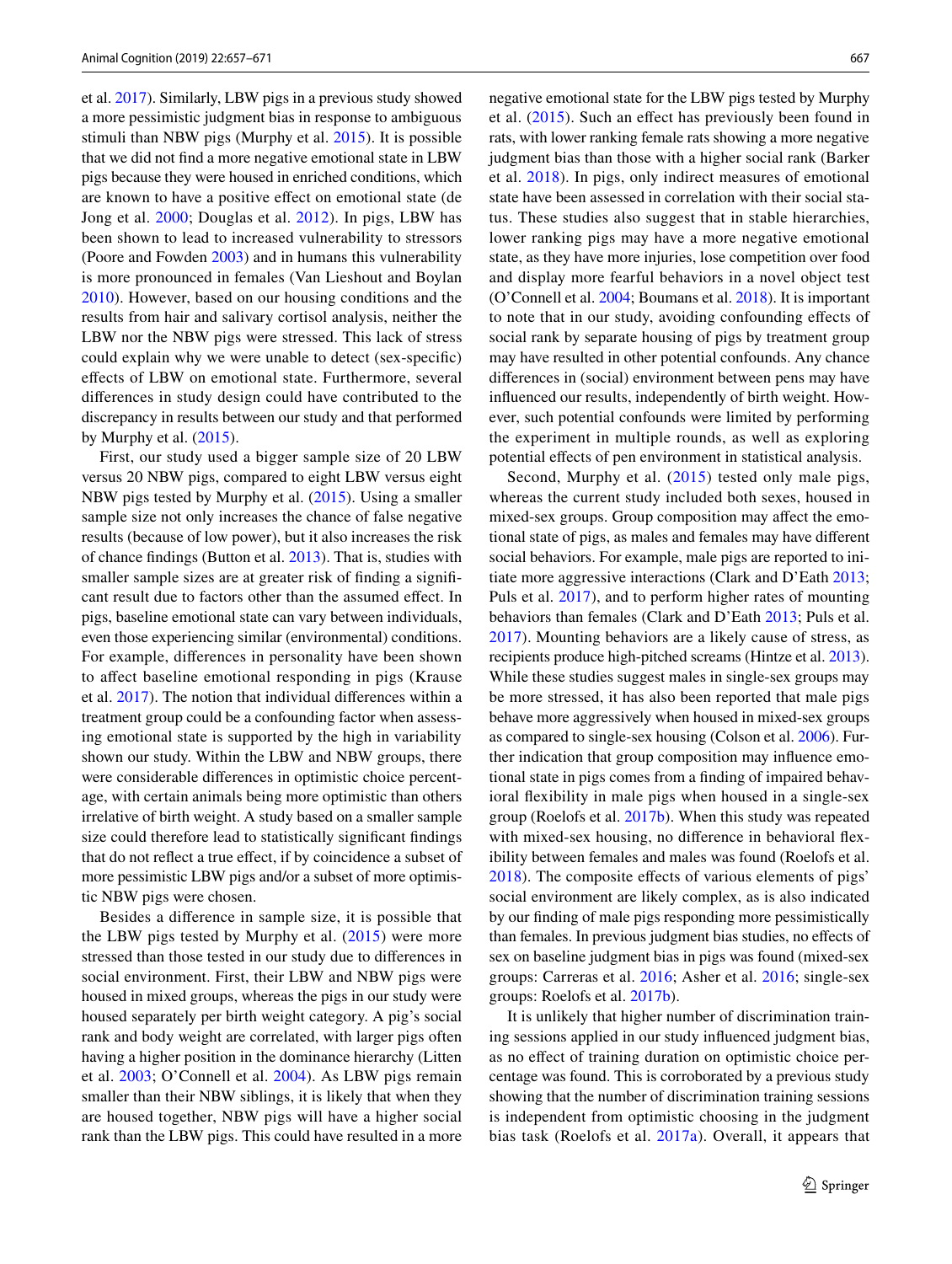diferences in social environment between our study and the study by Murphy et al. [\(2015](#page-13-16)) infuenced the emotional state of the pigs, either through a diference in social rank of the LBW pigs or a diference in group composition. This makes it difficult to directly compare the results of these studies. Future studies assessing the emotional state of pigs with different positions in the dominance hierarchy and comparing mixed- and single-sex housing are encouraged.

#### **Loss of ambiguity**

Multiple judgment bias studies have reported a loss of ambiguity due to repeated testing (e.g., Doyle et al. [2010](#page-12-28); Karagiannis et al. [2015](#page-13-31)). Loss of ambiguity can occur when animals learn about the outcome of ambiguous trials, i.e., trials during which they are presented with an ambiguous stimulus (Roelofs et al. [2016\)](#page-13-14). Most often in judgment bias tasks, ambiguous trials go unrewarded while during training, rewards were always present after a correct response. As a result, the lack of reward during ambiguous trials stands out, facilitating learning about the outcome of such trials (Jamieson et al. [2012\)](#page-13-32). Once animals learn to associate ambiguous trials with a specifc outcome (i.e., absence or presence of reward), they could adjust their responses accordingly (e.g., display pessimistic responses or omissions when they know no reward is available). Thereby, loss of ambiguity can infuence results of judgment bias tasks (Doyle et al. [2010](#page-12-28)). Such effects of loss of ambiguity have also been reported for pigs (Murphy et al. [2013b;](#page-13-33) Scollo et al. [2014](#page-14-12); Roelofs et al. [2017b](#page-14-6)). To prevent loss of ambiguity, partial reinforcement schedules have been successfully applied during discrimination training (e.g., Bateson et al. [2015](#page-12-29); Bethell and Koyama [2015;](#page-12-30) Düpjan et al. [2017](#page-12-11)). In these studies, a pre-defned percentage of training trials goes unrewarded, increasing similarity between training and testing conditions.

In our study, applying partial reinforcement of training trials was not successful as a means of avoiding loss of ambiguity. Both LBW and NBW pigs decreased their optimistic choice percentage as judgment bias testing sessions progressed. The pigs did not switch from approaching a goalbox to omissions, as might be expected when no reward is available. Such a shift to omissions has previously been reported for starlings which were repeatedly tested in a judgment bias task (Brilot et al. [2010\)](#page-12-31). As omissions occurred only sporadically in the present study, the observed decrease in optimistic responding was the result of pigs switching to pessimistic responses during ambiguous trials. A similar effect of repeated testing was observed in another study assessing judgment bias in pigs (Murphy et al. [2013b\)](#page-13-33). Pigs were trained and tested over three consecutive phases in the same judgment bias task as applied in the present study. As judgment bias testing progressed, pigs initially switched from optimistic to pessimistic responses. Only during the

last phase of testing did pigs switch to omissions. Such an initial shift from optimistic to pessimistic responding is likely due to lack of reward being a signal of an incorrect choice during training trials. Based on the study by Murphy et al. ([2013b\)](#page-13-33), only after pessimistic responses also fail to result in a reward will pigs cease to make an approach altogether.

The present study's results suggest the outcome of ambiguous trials still stood out to the pigs, in spite of their experience with unrewarded trials during discrimination training. Perhaps this would not have been the case if the ratio of reference trials to ambiguous trials had been higher. Currently, three out of 16 testing trials were ambiguous and unrewarded. If the ambiguous trials are less frequent, the pigs are provided with less opportunity to learn about their outcome. A recent study successfully applied a study design where testing sessions consisted of 50 reference trials and three ambiguous trials (Hintze et al. [2018](#page-13-34)). To speed up the process of training and testing a sufficient number of animals on such a considerable number of daily trials, a task was used where animals could 'opt out' of negative trials by initiating a new trial. This way, the long latencies to respond during negative trials are avoided. Validation of such a judgment bias task for pigs could potentially increase the reliability of results by avoiding loss of ambiguity.

# **Conclusions**

Our results show that LBW causes a mild impairment of conditional discrimination learning in pigs. No efects of birth weight on judgment bias were found, suggesting that LBW pigs do not necessarily have a more negative emotional state than NBW pigs. This fnding was supported by similar hair and salivary cortisol concentrations for LBW and NBW pigs. It is likely that the enriched housing conditions applied during our study (and the segregation of pigs by size, potentially afecting social structure) contributed to these fndings. Finally, the use of partial reinforcement during discrimination training was unsuccessful in avoiding loss of ambiguity during judgment bias testing. Further improvement of judgment bias task designs for pigs are therefore encouraged.

**Acknowledgements** The authors would like to thank Jan van Mourik, Dirk van der Heide and Jan Adriaan den Hertog for their help in taking care of the pigs, and Mark Dobrovolski for his help in data collection.

#### **Compliance with ethical standards**

**Conflict of interest** The authors declare that they have no confict of interest.

**Ethical approval** All methods that demanded the handling of live animals were reviewed and approved by the local animal welfare body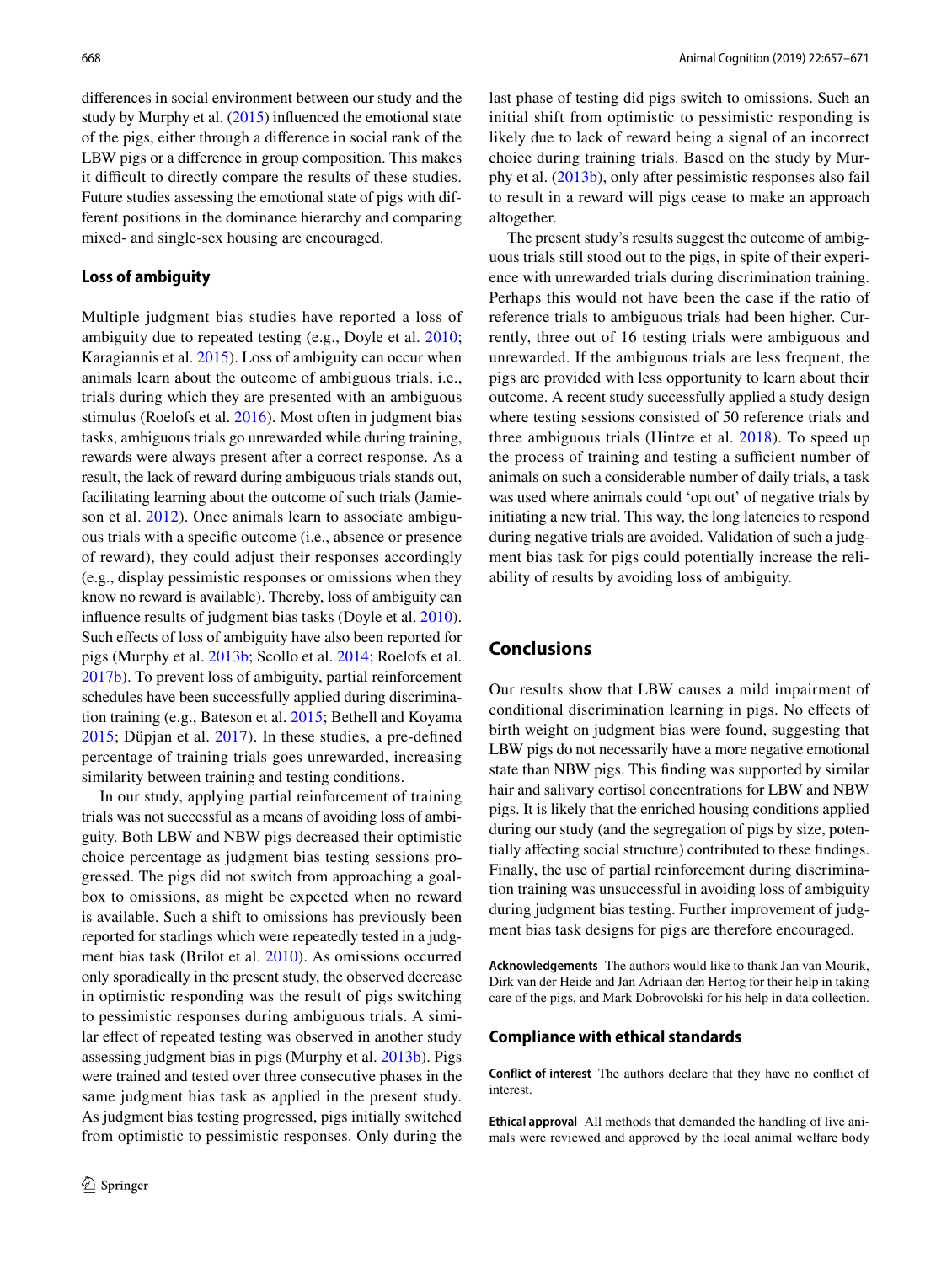(Animal Welfare Body Utrecht) and were conducted in accordance with the recommendations of the EU directive 2010/63/EU.

**Open Access** This article is distributed under the terms of the Creative Commons Attribution 4.0 International License [\(http://creativeco](http://creativecommons.org/licenses/by/4.0/) [mmons.org/licenses/by/4.0/](http://creativecommons.org/licenses/by/4.0/)), which permits unrestricted use, distribution, and reproduction in any medium, provided you give appropriate credit to the original author(s) and the source, provide a link to the Creative Commons license, and indicate if changes were made.

# **References**

- <span id="page-12-6"></span>Antonides A, Schoonderwoerd AC, Nordquist RE, van der Staay FJ (2015) Very low birth weight piglets show improved cognitive performance in the spatial cognitive holeboard task. Front Behav Neurosci 9:43.<https://doi.org/10.3389/fnbeh.2015.00043>
- <span id="page-12-27"></span>Asher L, Friel M, Griffin K, Collins LM (2016) Mood and personality interact to determine cognitive biases in pigs. Biol Lett 12:20160402. <https://doi.org/10.1098/rsbl.2016.0402>
- <span id="page-12-22"></span>Barker TH, Kind KL, Groves PD et al (2018) Oestrous phase cyclicity infuences judgment biasing in rats. Behav Process 157:678–684. <https://doi.org/10.1016/j.beproc.2018.03.020>
- <span id="page-12-14"></span>Barton K (2018) MuMIn: multi-model inference. R package version 1.42.1
- <span id="page-12-13"></span>Bates D, Mächler M, Bolker B, Walker S (2015) Fitting linear mixedefects models using lme4. J Stat Softw. [https://doi.org/10.18637](https://doi.org/10.18637/jss.v067.i01) [/jss.v067.i01](https://doi.org/10.18637/jss.v067.i01)
- <span id="page-12-29"></span>Bateson M, Emmerson M, Ergün G et al (2015) Opposite efects of early-life competition and developmental telomere attrition on cognitive biases in juvenile European starlings. PLoS One 10:e0132602.<https://doi.org/10.1371/journal.pone.0132602>
- <span id="page-12-18"></span>Beaulieu AD, Aalhus JL, Williams NH, Patience JF (2010) Impact of piglet birth weight, birth order, and litter size on subsequent growth performance, carcass quality, muscle composition, and eating quality of pork. J Anim Sci 88:2767–2778. [https://doi.](https://doi.org/10.2527/jas.2009-2222) [org/10.2527/jas.2009-2222](https://doi.org/10.2527/jas.2009-2222)
- <span id="page-12-19"></span>Berard J, Pardo CE, Bethaz S et al (2010) Intrauterine crowding decreases average birth weight and afects muscle fber hyperplasia in piglets. J Anim Sci 88:3242–3250. [https://doi.org/10.2527/](https://doi.org/10.2527/jas.2010-2867) [jas.2010-2867](https://doi.org/10.2527/jas.2010-2867)
- <span id="page-12-30"></span>Bethell EJ, Koyama NF (2015) Happy hamsters? Enrichment induces positive judgement bias for mildly (but not truly) ambiguous cues to reward and punishment in *Mesocricetus auratus*. R Soc Open Sci 2:140399. <https://doi.org/10.1098/rsos.140399>
- <span id="page-12-3"></span>Boissy A, Arnould C, Chaillou E et al (2007) Emotions and cognition: a new approach to animal welfare. Anim Welf 16(S):37–43
- <span id="page-12-23"></span>Boumans IJMM, de Boer IJM, Hofstede GJ, Bokkers EAM (2018) Unravelling variation in feeding, social interaction and growth patterns among pigs using an agent-based model. Physiol Behav 191:100–115. <https://doi.org/10.1016/j.physbeh.2018.03.030>
- <span id="page-12-8"></span>Bowman RE, Beck KD, Luine VN (2003) Chronic stress efects on memory: sex diferences in performance and monoaminergic activity. Horm Behav 43:48–59. [https://doi.org/10.1016/S0018](https://doi.org/10.1016/S0018-506X(02)00022-3) [-506X\(02\)00022-3](https://doi.org/10.1016/S0018-506X(02)00022-3)
- <span id="page-12-0"></span>Boyle MH, Miskovic V, Van Lieshout R et al (2011) Psychopathology in young adults born at extremely low birth weight. Psychol Med 41:1763–1774. <https://doi.org/10.1017/S0033291710002357>
- <span id="page-12-31"></span>Brilot BO, Asher L, Bateson M (2010) Stereotyping starlings are more 'pessimistic'. Anim Cognit 13:721–731. [https://doi.org/10.1007/](https://doi.org/10.1007/s10071-010-0323-z) [s10071-010-0323-z](https://doi.org/10.1007/s10071-010-0323-z)
- <span id="page-12-21"></span>Button KS, Ioannidis JPA, Mokrysz C et al (2013) Power failure: why small sample size undermines the reliability of neuroscience. Nat Rev Neurosci 14:365–376.<https://doi.org/10.1038/nrn3475>
- <span id="page-12-26"></span>Carreras R, Arroyo L, Mainau E et al (2016) Effect of gender and halothane genotype on cognitive bias and its relationship with fear in pigs. Appl Anim Behav Sci 177:12–18. [https://doi.org/10.1016/j.](https://doi.org/10.1016/j.applanim.2016.01.019) [applanim.2016.01.019](https://doi.org/10.1016/j.applanim.2016.01.019)
- <span id="page-12-24"></span>Clark CCA, D'Eath RB (2013) Age over experience: consistency of aggression and mounting behaviour in male and female pigs. Appl Anim Behav Sci 147:81–93. [https://doi.org/10.1016/j.appla](https://doi.org/10.1016/j.applanim.2013.04.014) [nim.2013.04.014](https://doi.org/10.1016/j.applanim.2013.04.014)
- <span id="page-12-25"></span>Colson V, Orgeur P, Courboulay V et al (2006) Grouping piglets by sex at weaning reduces aggressive behaviour. Appl Anim Behav Sci 97:152–171.<https://doi.org/10.1016/j.applanim.2005.07.006>
- <span id="page-12-10"></span>Costello EJ, Worthman C, Erkanli A, Angold A (2007) Prediction from low birth weight to female adolescent depression: a test of competing hypotheses. Arch Gen Psychiatry 64:338. [https://doi.](https://doi.org/10.1001/archpsyc.64.3.338) [org/10.1001/archpsyc.64.3.338](https://doi.org/10.1001/archpsyc.64.3.338)
- <span id="page-12-1"></span>Cox P, Marton T (2009) Pathological assessment of intrauterine growth restriction. Best Pract Res Clin Obstet Gynaecol 23:751–764. <https://doi.org/10.1016/j.bpobgyn.2009.06.006>
- <span id="page-12-12"></span>Davenport MD, Tiefenbacher S, Lutz CK et al (2006) Analysis of endogenous cortisol concentrations in the hair of rhesus macaques. Gen Comp Endocrinol 147:255–261. [https://doi.](https://doi.org/10.1016/j.ygcen.2006.01.005) [org/10.1016/j.ygcen.2006.01.005](https://doi.org/10.1016/j.ygcen.2006.01.005)
- <span id="page-12-20"></span>de Jong I, Prelle I, Vandeburgwal J et al (2000) Efects of environmental enrichment on behavioral responses to novelty, learning, and memory, and the circadian rhythm in cortisol in growing pigs. Physiol Behav 68:571–578. [https://doi.org/10.1016/S0031](https://doi.org/10.1016/S0031-9384(99)00212-7) [-9384\(99\)00212-7](https://doi.org/10.1016/S0031-9384(99)00212-7)
- <span id="page-12-7"></span>Douglas C, Bateson M, Walsh C et al (2012) Environmental enrichment induces optimistic cognitive biases in pigs. Appl Anim Behav Sci 139:65–73.<https://doi.org/10.1016/j.applanim.2012.02.018>
- <span id="page-12-28"></span>Doyle RE, Vidal S, Hinch GN et al (2010) The effect of repeated testing on judgement biases in sheep. Behav Proc 83:349–352. [https://doi.](https://doi.org/10.1016/j.beproc.2010.01.019) [org/10.1016/j.beproc.2010.01.019](https://doi.org/10.1016/j.beproc.2010.01.019)
- <span id="page-12-11"></span>Düpjan S, Stracke J, Tuchscherer A, Puppe B (2017) An improved design for the spatial judgement task in domestic pigs. Appl Anim Behav Sci 187:23–30. [https://doi.org/10.1016/j.appla](https://doi.org/10.1016/j.applanim.2016.11.012) [nim.2016.11.012](https://doi.org/10.1016/j.applanim.2016.11.012)
- <span id="page-12-2"></span>Gayatri R, Crasta J, Thomas T et al (2017) Structural analysis of the umbilical cord and its vessels in intrauterine growth restriction and pre-eclampsia. J Fetal Med 4:85–92. [https://doi.org/10.1007/](https://doi.org/10.1007/s40556-017-0118-2) [s40556-017-0118-2](https://doi.org/10.1007/s40556-017-0118-2)
- <span id="page-12-15"></span>Gieling ET (2013) Pigs as animal model for low-birth-weight babies. Utrecht University, PhD thesis
- <span id="page-12-4"></span>Gieling ET, Park SY, Nordquist RE, van der Staay FJ (2012) Cognitive performance of low- and normal-birth-weight piglets in a spatial hole-board discrimination task. Pediatr Res 71:71-76. [https://doi.](https://doi.org/10.1038/pr.2011.5) [org/10.1038/pr.2011.5](https://doi.org/10.1038/pr.2011.5)
- <span id="page-12-5"></span>Gieling ET, Antonides A, Fink-Gremmels J et al (2014) Chronic allopurinol treatment during the last trimester of pregnancy in sows: effects on low and normal birth weight offspring. PLoS One 9:e86396.<https://doi.org/10.1371/journal.pone.0086396>
- <span id="page-12-17"></span>Grady AK, Bowen KH, Hyde AT et al (2016) Efect of continuous and partial reinforcement on the acquisition and extinction of human conditioned fear. Behav Neurosci 130:36–43. [https://doi.](https://doi.org/10.1037/bne0000121) [org/10.1037/bne0000121](https://doi.org/10.1037/bne0000121)
- <span id="page-12-16"></span>Grimberg-Henrici CGE, Vermaak P, Elizabeth Bolhuis J et al (2016) Efects of environmental enrichment on cognitive performance of pigs in a spatial holeboard discrimination task. Anim Cognit 19:271–283.<https://doi.org/10.1007/s10071-015-0932-7>
- <span id="page-12-9"></span>Healy SD, Bacon IE, Haggis O et al (2009) Explanations for variation in cognitive ability: behavioural ecology meets comparative cognition. Behav Proc 80:288–294. [https://doi.org/10.1016/j.bepro](https://doi.org/10.1016/j.beproc.2008.10.002) [c.2008.10.002](https://doi.org/10.1016/j.beproc.2008.10.002)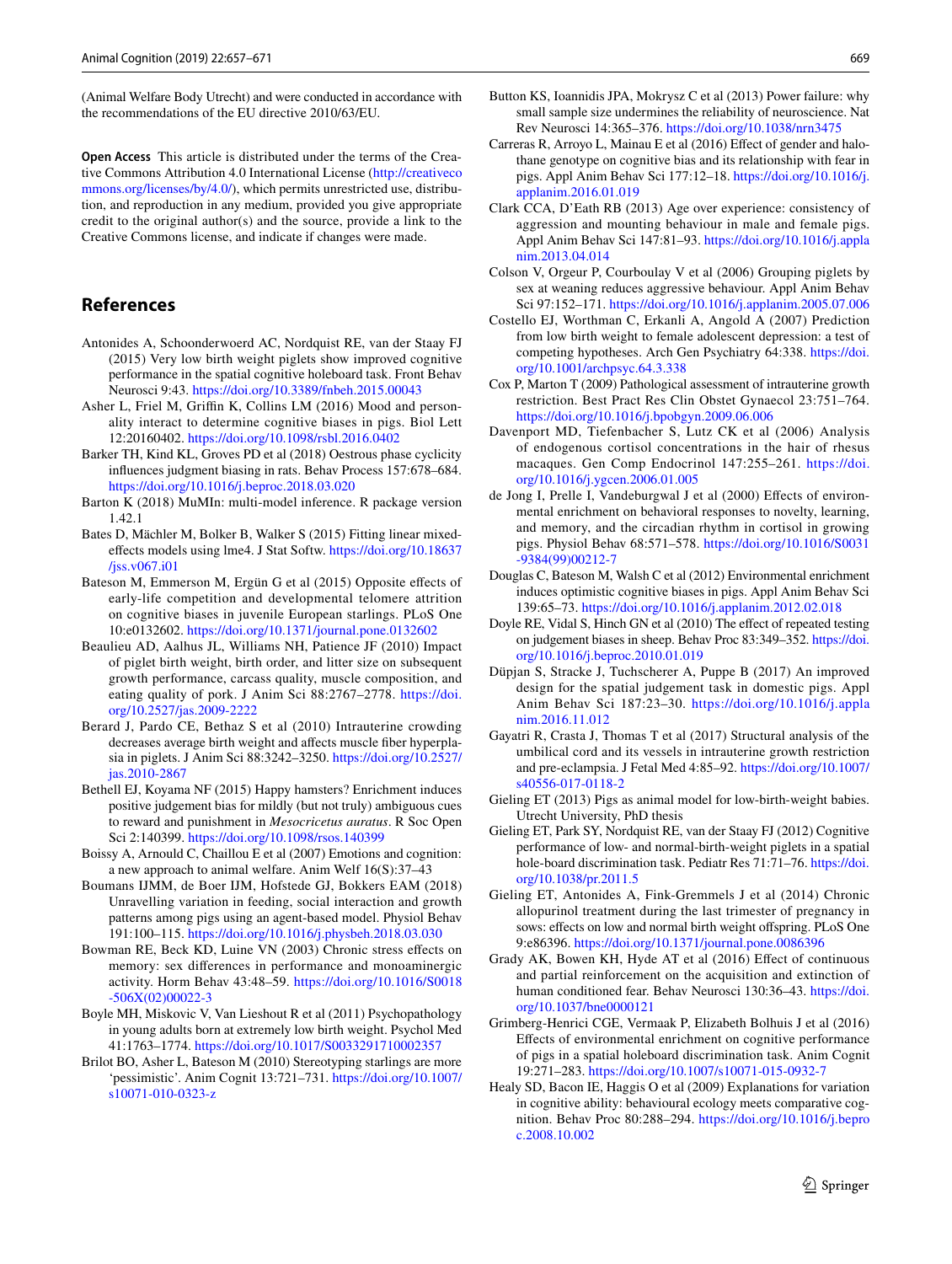- <span id="page-13-7"></span>Held S, Mendl M, Laughlin K, Byrne RW (2002) Cognition studies with pigs: livestock cognition and its implication for production. J Anim Sci 80:E10–E17
- <span id="page-13-29"></span>Hintze S, Scott D, Turner S et al (2013) Mounting behaviour in fnishing pigs: stable individual diferences are not due to dominance or stage of sexual development. Appl Anim Behav Sci 147:69–80. <https://doi.org/10.1016/j.applanim.2013.04.023>
- <span id="page-13-34"></span>Hintze S, Melotti L, Colosio S et al (2018) A cross-species judgement bias task: integrating active trial initiation into a spatial go/no-go task. Sci Rep 8:5104. [https://doi.org/10.1038/s41598-018-23459](https://doi.org/10.1038/s41598-018-23459-3) [-3](https://doi.org/10.1038/s41598-018-23459-3)
- <span id="page-13-23"></span>Holden JM, Overmier JB (2014) Performance under diferential outcomes: contributions of reward-specific expectancies. Learn Motiv 45:1–14.<https://doi.org/10.1016/j.lmot.2013.09.001>
- <span id="page-13-32"></span>Jamieson RK, Crump MJC, Hannah SD (2012) An instance theory of associative learning. Learn Behav 40:61–82. [https://doi.](https://doi.org/10.3758/s13420-011-0046-2) [org/10.3758/s13420-011-0046-2](https://doi.org/10.3758/s13420-011-0046-2)
- <span id="page-13-31"></span>Karagiannis CI, Burman OHP, Mills DS (2015) Dogs with separationrelated problems show a "less pessimistic" cognitive bias during treatment with fuoxetine (Reconcile™) and a behaviour modifcation plan. BMC Vet Res 11:10. [https://doi.org/10.1186/s1291](https://doi.org/10.1186/s12917-015-0373-1) [7-015-0373-1](https://doi.org/10.1186/s12917-015-0373-1)
- <span id="page-13-20"></span>Kormos CE, Wilkinson AJ, Davey CJ, Cunningham AJ (2014) Low birth weight and intelligence in adolescence and early adulthood: a meta-analysis. J Public Health 36:213-224. [https://doi.](https://doi.org/10.1093/pubmed/fdt071) [org/10.1093/pubmed/fdt071](https://doi.org/10.1093/pubmed/fdt071)
- <span id="page-13-26"></span>Krause A, Puppe B, Langbein J (2017) Coping style modifes general and afective autonomic reactions of domestic pigs in diferent behavioral contexts. Front Behav Neurosci 11:103. [https://doi.](https://doi.org/10.3389/fnbeh.2017.00103) [org/10.3389/fnbeh.2017.00103](https://doi.org/10.3389/fnbeh.2017.00103)
- <span id="page-13-4"></span>Lahat A, van Lieshout RJ, Mathewson KJ et al (2017) Extremely low birth weight babies grown up: gene–environment interaction predicts internalizing problems in the third and fourth decades of life. Dev Psychopathol 29:837–843. [https://doi.org/10.1017/S0954](https://doi.org/10.1017/S0954579416000511) [579416000511](https://doi.org/10.1017/S0954579416000511)
- <span id="page-13-3"></span>Lahti J, Räikkönen K, Pesonen A-K et al (2010) Prenatal growth, postnatal growth and trait anxiety in late adulthood—the Helsinki Birth Cohort Study. Acta Psychiatr Scand 121:227–235. [https://](https://doi.org/10.1111/j.1600-0447.2009.01432.x) [doi.org/10.1111/j.1600-0447.2009.01432.x](https://doi.org/10.1111/j.1600-0447.2009.01432.x)
- <span id="page-13-1"></span>Larroque B, Bertrais S, Czernichow P, Leger J (2001) School difficulties in 20-year-olds who were born small for gestational age at term in a regional cohort study. Pediatrics 108:111–115. [https://](https://doi.org/10.1542/peds.108.1.111) [doi.org/10.1542/peds.108.1.111](https://doi.org/10.1542/peds.108.1.111)
- <span id="page-13-5"></span>Lazarus RS (1982) Thoughts on the relations between emotion and cognition. Am Psychol 37:1019–1024. [https://doi.](https://doi.org/10.1037/0003-066X.37.9.1019) [org/10.1037/0003-066X.37.9.1019](https://doi.org/10.1037/0003-066X.37.9.1019)
- <span id="page-13-2"></span>Lindström L, Wikström A-K, Bergman E, Lundgren M (2017) Born small for gestational age and poor school performance—how small is too small? Horm Res Paediatrics 88:215–223. [https://](https://doi.org/10.1159/000477905) [doi.org/10.1159/000477905](https://doi.org/10.1159/000477905)
- <span id="page-13-27"></span>Litten JC, Drury PC, Corson AM et al (2003) The infuence of piglet birth weight on physical and behavioural development in early life. Neonatology 84:311–318.<https://doi.org/10.1159/000073640>
- <span id="page-13-25"></span>Martínez L, Marí-Befa P, Roldán-Tapia D et al (2012) Training with diferential outcomes enhances discriminative learning and visuospatial recognition memory in children born prematurely. Res Dev Disabil 33:76–84.<https://doi.org/10.1016/j.ridd.2011.08.022>
- <span id="page-13-22"></span>Melotti L, Thomsen LR, Toscano MJ et al (2013) Delay discounting task in pigs reveals response strategies related to dopamine metabolite. Physiol Behav 120:182–192. [https://doi.org/10.1016/j.](https://doi.org/10.1016/j.physbeh.2013.08.009) [physbeh.2013.08.009](https://doi.org/10.1016/j.physbeh.2013.08.009)
- <span id="page-13-13"></span>Mendl M, Burman OHP, Parker RMA, Paul ES (2009) Cognitive bias as an indicator of animal emotion and welfare: emerging evidence and underlying mechanisms. Appl Anim Behav Sci 118:161–181. <https://doi.org/10.1016/j.applanim.2009.02.023>
- <span id="page-13-18"></span>Merlot E, Mounier AM, Prunier A (2011) Endocrine response of gilts to various common stressors: a comparison of indicators and methods of analysis. Physiol Behav 102:259–265. [https://doi.](https://doi.org/10.1016/j.physbeh.2010.11.009) [org/10.1016/j.physbeh.2010.11.009](https://doi.org/10.1016/j.physbeh.2010.11.009)
- <span id="page-13-15"></span>Miranda R, Mennin DS (2007) Depression, generalized anxiety disorder, and certainty in pessimistic predictions about the future. Cognit Ther Res 31:71–82. [https://doi.org/10.1007/s1060](https://doi.org/10.1007/s10608-006-9063-4) [8-006-9063-4](https://doi.org/10.1007/s10608-006-9063-4)
- <span id="page-13-21"></span>Murphy E, Kraak L, Nordquist RE, van der Staay FJ (2013a) Successive and conditional discrimination learning in pigs. Anim Cognit 16:883–893.<https://doi.org/10.1007/s10071-013-0621-3>
- <span id="page-13-33"></span>Murphy E, Nordquist RE, van der Staay FJ (2013b) Responses of conventional pigs and Göttingen miniature pigs in an active choice judgement bias task. Appl Anim Behav Sci 148:64–76. [https://](https://doi.org/10.1016/j.applanim.2013.07.011) [doi.org/10.1016/j.applanim.2013.07.011](https://doi.org/10.1016/j.applanim.2013.07.011)
- <span id="page-13-11"></span>Murphy E, Nordquist RE, van der Staay FJ (2014) A review of behavioural methods to study emotion and mood in pigs, Sus scrofa. Appl Anim Behav Sci 159:9–28. [https://doi.org/10.1016/j.appla](https://doi.org/10.1016/j.applanim.2014.08.002) [nim.2014.08.002](https://doi.org/10.1016/j.applanim.2014.08.002)
- <span id="page-13-16"></span>Murphy E, Kraak L, van den Broek J et al (2015) Decision-making under risk and ambiguity in low-birth-weight pigs. Anim Cognit 18:561–572. <https://doi.org/10.1007/s10071-014-0825-1>
- <span id="page-13-17"></span>O'Connell NE, Beattie VE, Moss BW (2004) Infuence of social status on the welfare of growing pigs housed in barren and enriched environments. Anim Welf 13:425–431
- <span id="page-13-0"></span>O'Keefe MJ, O'Callaghan M, Williams GM et al (2003) Learning, cognitive, and attentional problems in adolescents born small for gestational age. Pediatrics 112:301–307. [https://doi.](https://doi.org/10.1542/peds.112.2.301) [org/10.1542/peds.112.2.301](https://doi.org/10.1542/peds.112.2.301)
- <span id="page-13-12"></span>Paul ES, Harding EJ, Mendl M (2005) Measuring emotional processes in animals: the utility of a cognitive approach. Neurosci Biobehav Rev 29:469–491. [https://doi.org/10.1016/j.neubi](https://doi.org/10.1016/j.neubiorev.2005.01.002) [orev.2005.01.002](https://doi.org/10.1016/j.neubiorev.2005.01.002)
- <span id="page-13-6"></span>Père M-C, Etienne M (2000) Uterine blood flow in sows: effects of pregnancy stage and litter size. Reprod Nutr Dev 40:369–382. <https://doi.org/10.1051/rnd:2000105>
- <span id="page-13-10"></span>Poore KR, Fowden AL (2003) The effect of birth weight on hypothalamo-pituitary-adrenal axis function in juvenile and adult pigs. J Physiol 547:107–116. [https://doi.org/10.1113/jphys](https://doi.org/10.1113/jphysiol.2002.024349) [iol.2002.024349](https://doi.org/10.1113/jphysiol.2002.024349)
- <span id="page-13-9"></span>Poore KR, Forhead AJ, Gardner DS et al (2002) The effects of birth weight on basal cardiovascular function in pigs at 3 months of age. J Physiol 539:969–978. [https://doi.org/10.1013/jphys](https://doi.org/10.1013/jphysiol.2001.012926) [iol.2001.012926](https://doi.org/10.1013/jphysiol.2001.012926)
- <span id="page-13-28"></span>Puls CL, Rojo A, Matzat PD et al (2017) Behavior of immunologically castrated barrows in comparison to gilts, physically castrated barrows, and intact male pigs. J Anim Sci 95:2345. [https://doi.](https://doi.org/10.2527/jas2016.1335) [org/10.2527/jas2016.1335](https://doi.org/10.2527/jas2016.1335)
- <span id="page-13-19"></span>R Core Team (2017) R: a language and environment for statistical computing. R Foundation for Statistical Computing, Vienna
- <span id="page-13-8"></span>Radlowski EC, Conrad MS, Lezmi S et al (2014) A neonatal piglet model for investigating brain and cognitive development in small for gestational age human infants. PLoS One 9:e91951. [https://](https://doi.org/10.1371/journal.pone.0091951) [doi.org/10.1371/journal.pone.0091951](https://doi.org/10.1371/journal.pone.0091951)
- <span id="page-13-24"></span>Robbins D (1971) Partial reinforcement: a selective review of the alleyway literature since 1960. Psychol Bull 76:415–431. [https://doi.](https://doi.org/10.1037/h0031890) [org/10.1037/h0031890](https://doi.org/10.1037/h0031890)
- <span id="page-13-14"></span>Roelofs S, Boleij H, Nordquist RE, van der Staay FJ (2016) Making decisions under ambiguity: judgment bias tasks for assessing emotional state in animals. Front Behav Neurosci 10:119. [https://doi.](https://doi.org/10.3389/fnbeh.2016.00119) [org/10.3389/fnbeh.2016.00119](https://doi.org/10.3389/fnbeh.2016.00119)
- <span id="page-13-30"></span>Roelofs S, Murphy E, Ni H et al (2017a) Judgement bias in pigs is independent of performance in a spatial holeboard task and conditional discrimination learning. Anim Cognit 20:739–753. [https](https://doi.org/10.1007/s10071-017-1095-5) [://doi.org/10.1007/s10071-017-1095-5](https://doi.org/10.1007/s10071-017-1095-5)